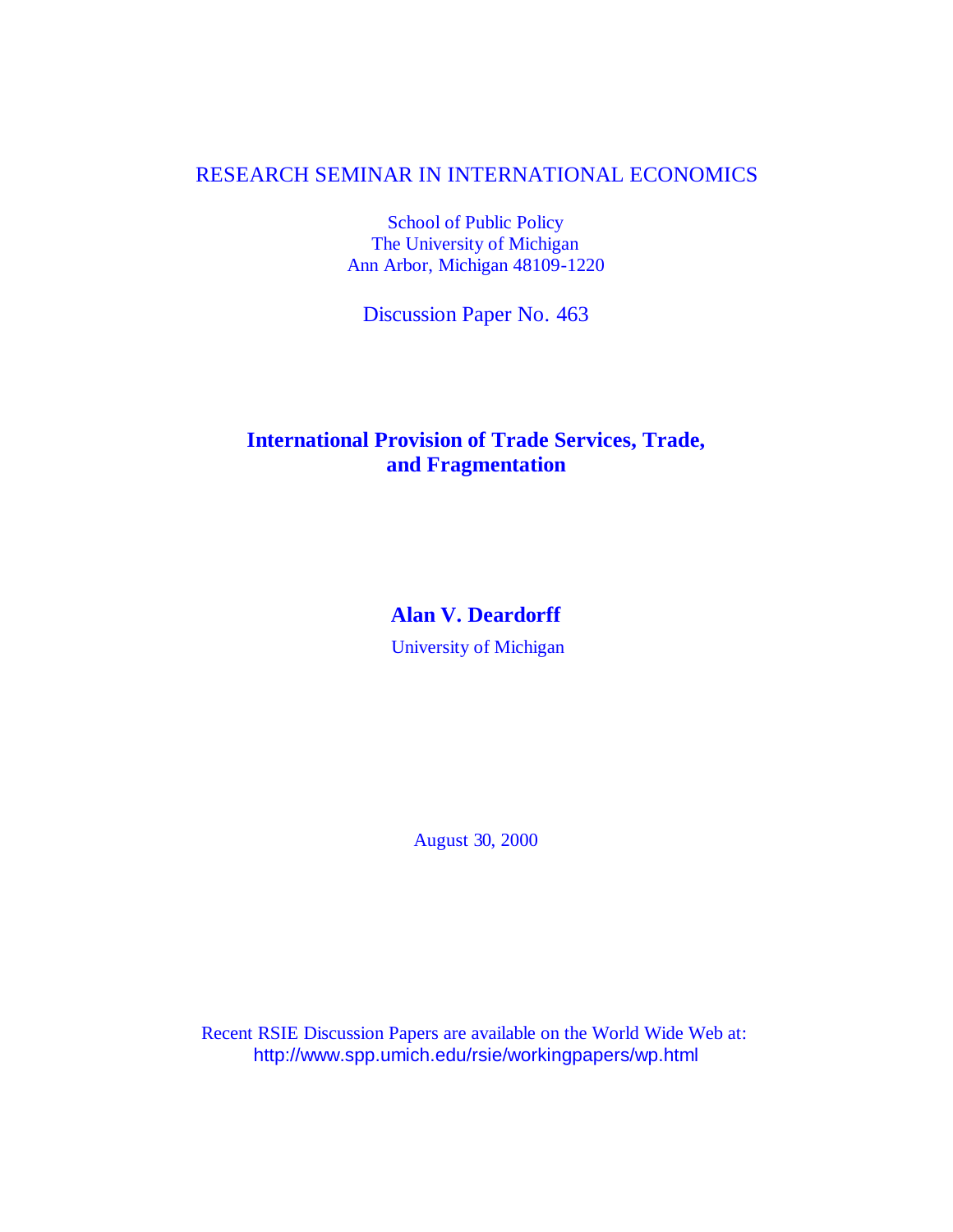# **International Provision of Trade Services, Trade, and Fragmentation**

**Alan V. Deardorff**

**The University of Michigan**

Paper prepared for a World Bank Project, WTO 2000

> Revised August 30, 2000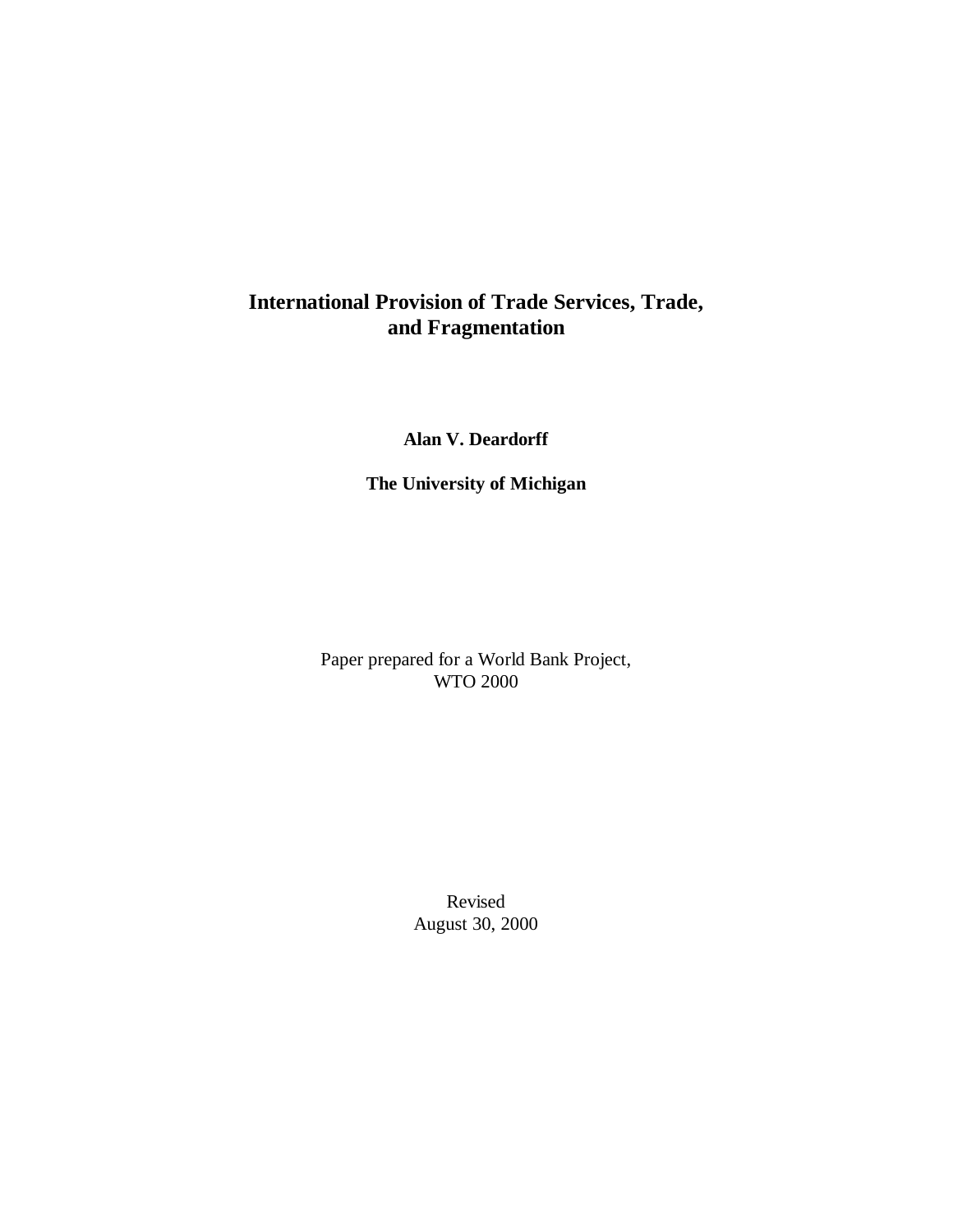Paper: wto.doc

#### **ABSTRACT**

# **International Provision of Trade Services, Trade, and Fragmentation**

#### **Alan V. Deardorff**

#### **The University of Michigan**

This paper examines the special role that trade liberalization in service industries can play in stimulating not only trade in services itself, but also in stimulating trade in goods. International trade in goods requires inputs from several services industries – what I call trade services, such as transportation, insurance, and finance – in order to complete and facilitate international transactions. Restriction on the ability of national service providers to provide these services across borders and within foreign countries create additional costs and barriers to international trade above those that would arise in otherwise comparable intra-national exchange. As a result, trade liberalization in services can yield benefits, by facilitating trade in goods, that are larger than one might expect from analysis of the services trade alone. This paper explores this idea using simple theoretical models to specify the relationships between services trade and goods trade.

The paper also, to make the point more forcefully, notes the role of services trade in a model of international industrial fragmentation, where production processes can be separated across locations but at some cost in terms of additional service inputs. The incentives for such fragmentation can be larger across countries than within countries, due to the greater differences in factor prices and technologies that are available. However, the service costs of international fragmentation can also be larger, especially if regulations and restrictions impede the international provision of services. As a result, trade liberalization in services can also stimulate fragmentation of production of both goods and services, thus increasing international trade and the gains from trade even further.

**Keywords:** Services Trade **Correspondence:** Fragmentation

**JEL Subject Code:** F1 Trade Department of Economics

Alan V. Deardorff F13 Commercial Pol University of Michigan Ann Arbor, MI 48109-1220

> Tel. 734-764-6817 Fax. 734-763-9181 E-mail: alandear@umich.ed http://www.econ.lsa.umich.edu/~alandear/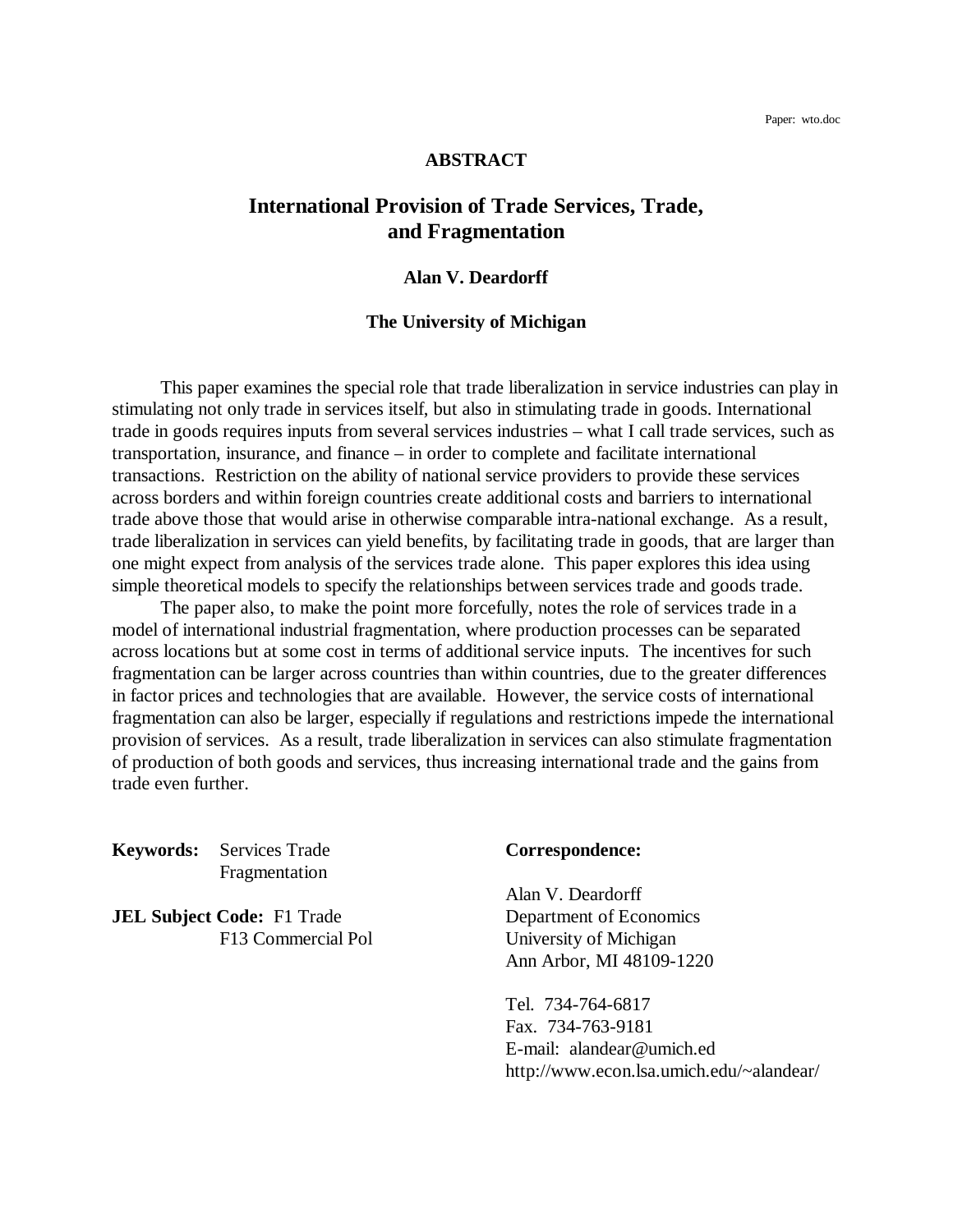# **International Provision of Trade Services, Trade, and Fragmentation \***

**Alan V. Deardorff The University of Michigan**

### **I. Introduction**

 $\overline{a}$ 

A signal accomplishment of the Uruguay Round of multilateral trade negotiations was the incorporation of trade in services into a GATT-like framework within the World Trade Organization. The incentive to acknowledge even the existence of trade in services came primarily from U.S. private-sector service providers who chafed under restrictions that limited their ability to operate in foreign markets. They were understandably envious of the institutional facilities made available to goods traders by the General Agreement on Tariffs and Trade (GATT) for limiting barriers to market access. These service providers succeeded in making the case, first in the United States and then in the GATT negotiations, that similar rules should apply to international service transactions. The result was the General Agreement on Trade in Services, GATS, which is now one of three rather unequal pillars of the WTO.<sup>1</sup> The GATS has so far not accomplished very much in the way of actual liberalization. But the framework for negotiation that it provides for the next round of trade negotiations promises to foster a process that many hope will

<sup>\*</sup> I have benefited from discussions of the topic of this paper with Bernard Hoekman, Bob Stern, Kathleen Trask, and Jaume Ventura.

 $1$  The other two are the GATT itself and the agreement on trade related intellectual property rights (TRIPs). See Deardorff (1997) for a more complete discussion of the World Trade Organization.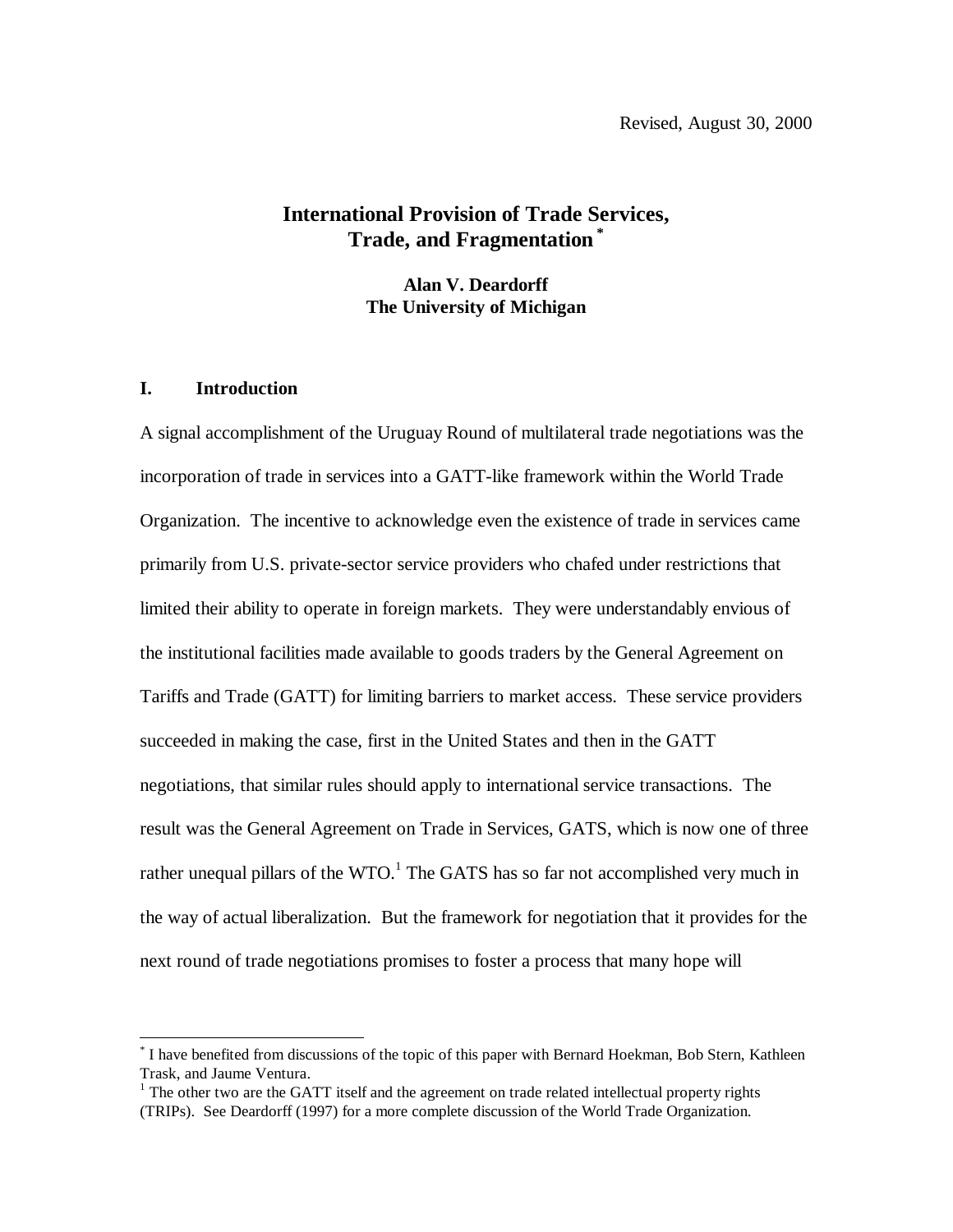eventually do for trade in services what fifty years of GATT negotiations did for trade in goods.

The motive for liberalizing trade in services, coming as it did from the service industries themselves, was to permit rationalization of service activities along the lines of comparative advantage. It was also, not incidentally, intended to expand the sales and profits of those service providers who were operating from the base of such a comparative advantage. In this sense, the benefits from trade liberalization in services, as well as the costs to those without comparative advantage, are the same as those that trade theory has long attributed to liberalization of trade in goods. Indeed, many have argued that the fundamentals of trade in services are really no different from trade in goods, and only the difficulties of measuring and monitoring trade in services make it distinctive, from a practical policy perspective. $2$ 

However, for many services the benefits from liberalization extend, in a sense, beyond this, and that is what I will focus on in this paper. Many services play a critical facilitating role in the international trade of products other than themselves, including both goods and other services. This is most obviously true of transportation services, which are necessary for all international trade in goods. But it is also true, perhaps to a lesser extent, of other services such as finance, insurance, and communication, as well as some professional services that are often needed in order to complete the international exchange of goods. And this is equally if not more true of international exchange of services themselves. Tourism, for example, depends critically on international provision of passenger transportation.

-

 $2^2$  See, among others, Deardorff (1985).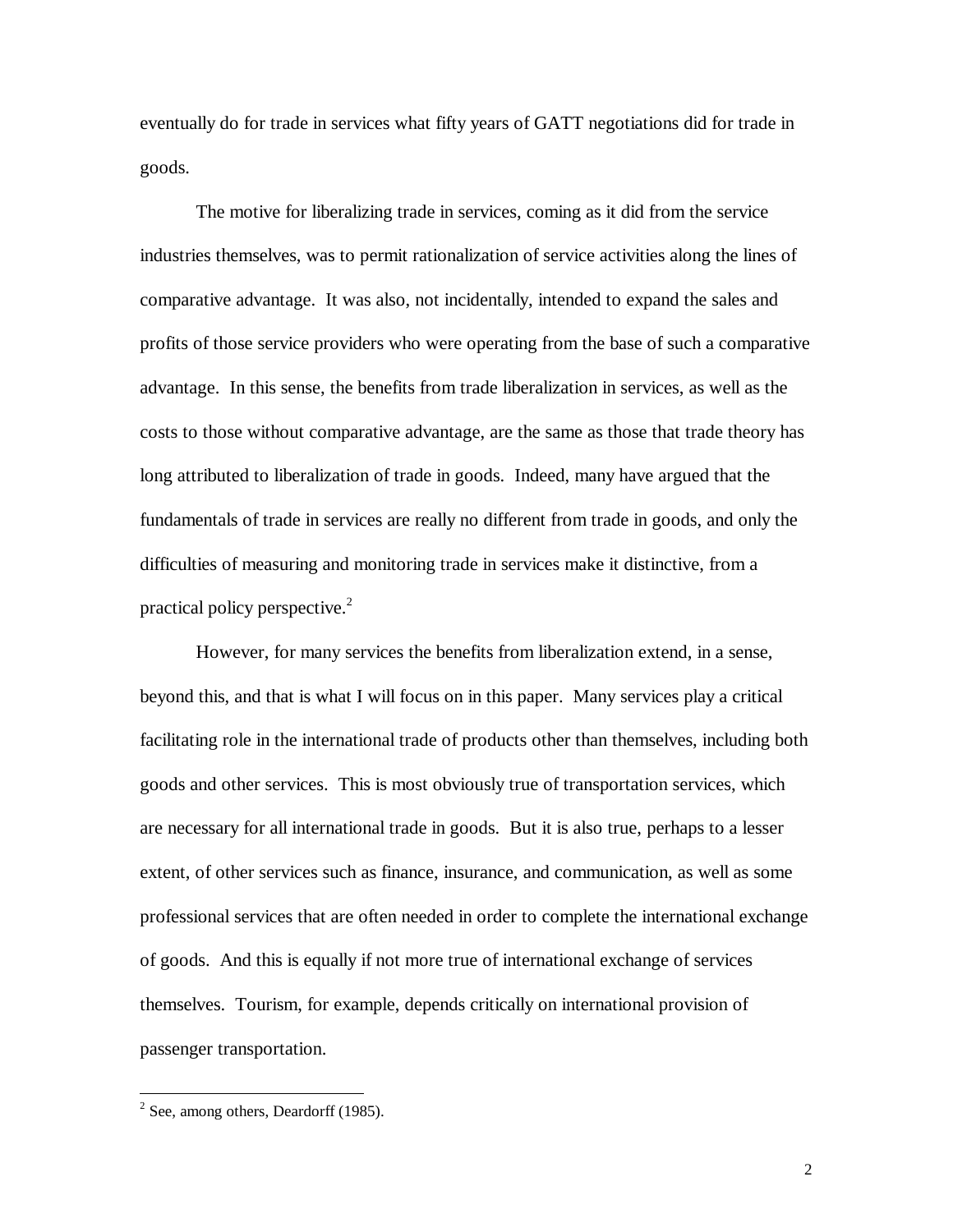It follows, therefore, that liberalization of trade in services can generate benefits beyond the service sectors themselves by reducing the real barriers to trade in other sectors. This is not entirely unique to services, of course. Much trade in goods is of intermediate products, $3$  and liberalization of goods trade yields many of its benefits not to consumers directly, but by reducing the costs of other goods. But the mechanism by which service trade can stimulate goods trade is somewhat different, and it bears examination in its own right. That will be the main purpose of this paper: to illustrate, with simple trade theory, how liberalization of trade in services can enhance the gains from trade in goods.

I will do this first, in section II, by using the standard partial equilibrium trade model to compare the benefits of trade liberalization in goods with those from reduced costs of trading that might arise from liberalization of trade in services. In section III, I add the role of trade services to the discussion, and then in section IV I write down a more specific framework for determining and decomposing their costs. This decomposition allows me to identify and focus on the several ways that these costs can be reduced by permitting service providers to operate across national borders. The gains here include the gains from exploiting comparative advantage, of course, but they also go beyond this by permitting providers to avoid duplication of certain fixed costs, and perhaps by allowing them to operate over shorter distances. In section V, I provide a brief discussion of several specific types of trade services, and the extent to which they conform to the more general description of my model.

-

<sup>&</sup>lt;sup>3</sup> Sanyal and Jones (1982), in fact, argued that *all* trade is of intermediate products, what they called "middle products."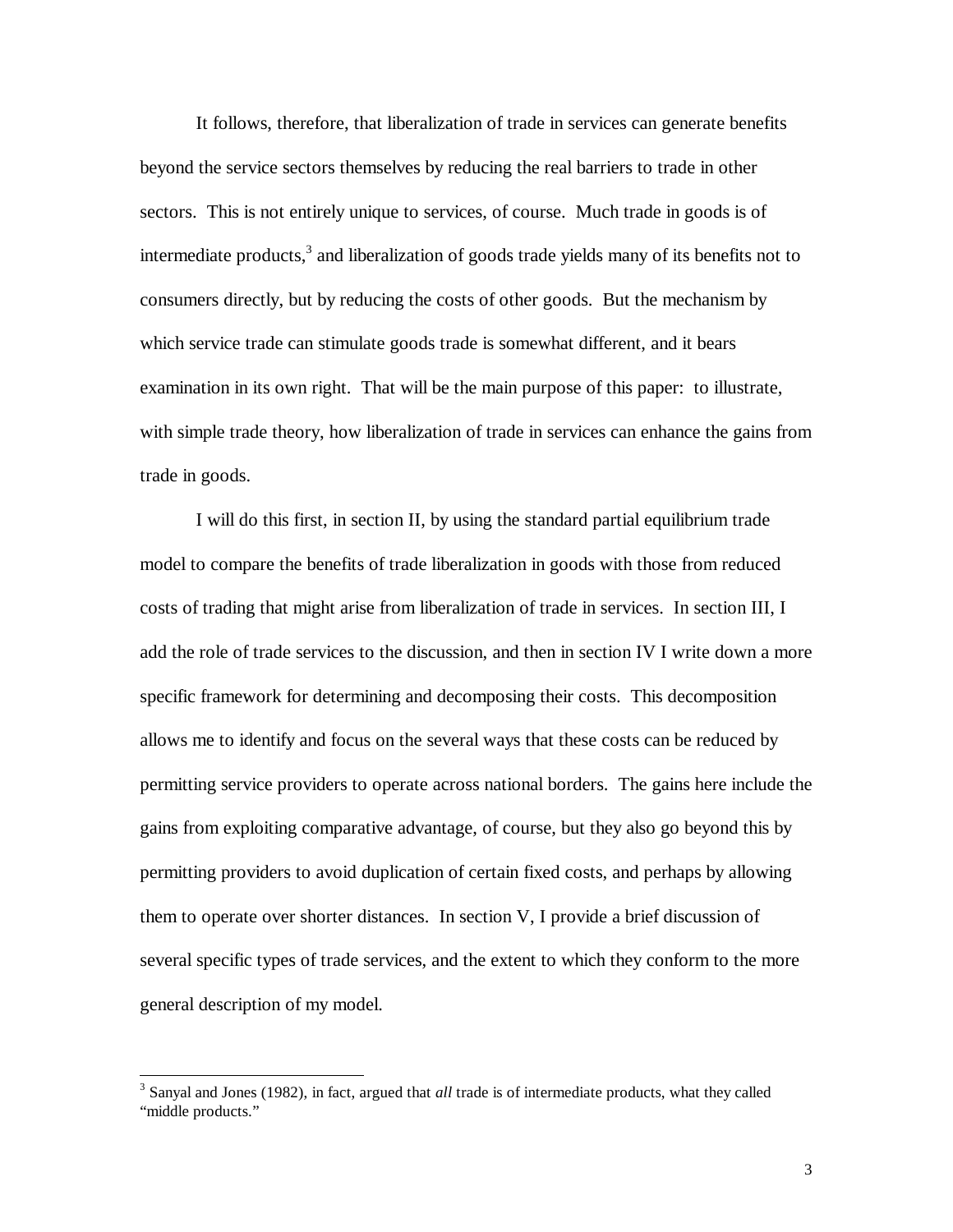The benefits from services liberalization become larger if we also add another phenomenon that has been attracting increasing attention recently among trade economists: fragmentation. Suppose that technologies permit production of goods to be fragmented across countries – split into parts that can be done in different locations – and suppose also that fragmentation, like trade, requires additional inputs of internationally provided services. If those services are unavailable or prohibitively expensive, fragmentation will not occur. But as technology and/or trade liberalization in services make them available or bring down their costs, fragmentation will become viable after all. Thus liberalization of services trade can yield even further benefits by permitting greater fragmentation-based trade. This is not fundamentally any different from other gains from trade. But I will argue, in section VI, that it has the potential to be quantitatively more important.

The importance of all of this, as I mention in my concluding section VII, is increasing as negotiations within the WTO continue to reduce barriers to trade and as resistance to globalization also mounts. When this paper was first commissioned and drafted, a new round of WTO negotiations seemed imminent. That is no longer the case, after the events in Seattle in late  $1999$ .<sup>4</sup> However, more limited negotiations within the WTO continue, and there is nonetheless scope for extending the liberalization that has already begun, especially in services. The arguments of this paper suggest that the payoffs may be particularly great for expanding the coverage and effectiveness of the GATS.

 $\overline{a}$ 

 $4$  See Deardorff and Stern (2000) for some discussion of those events.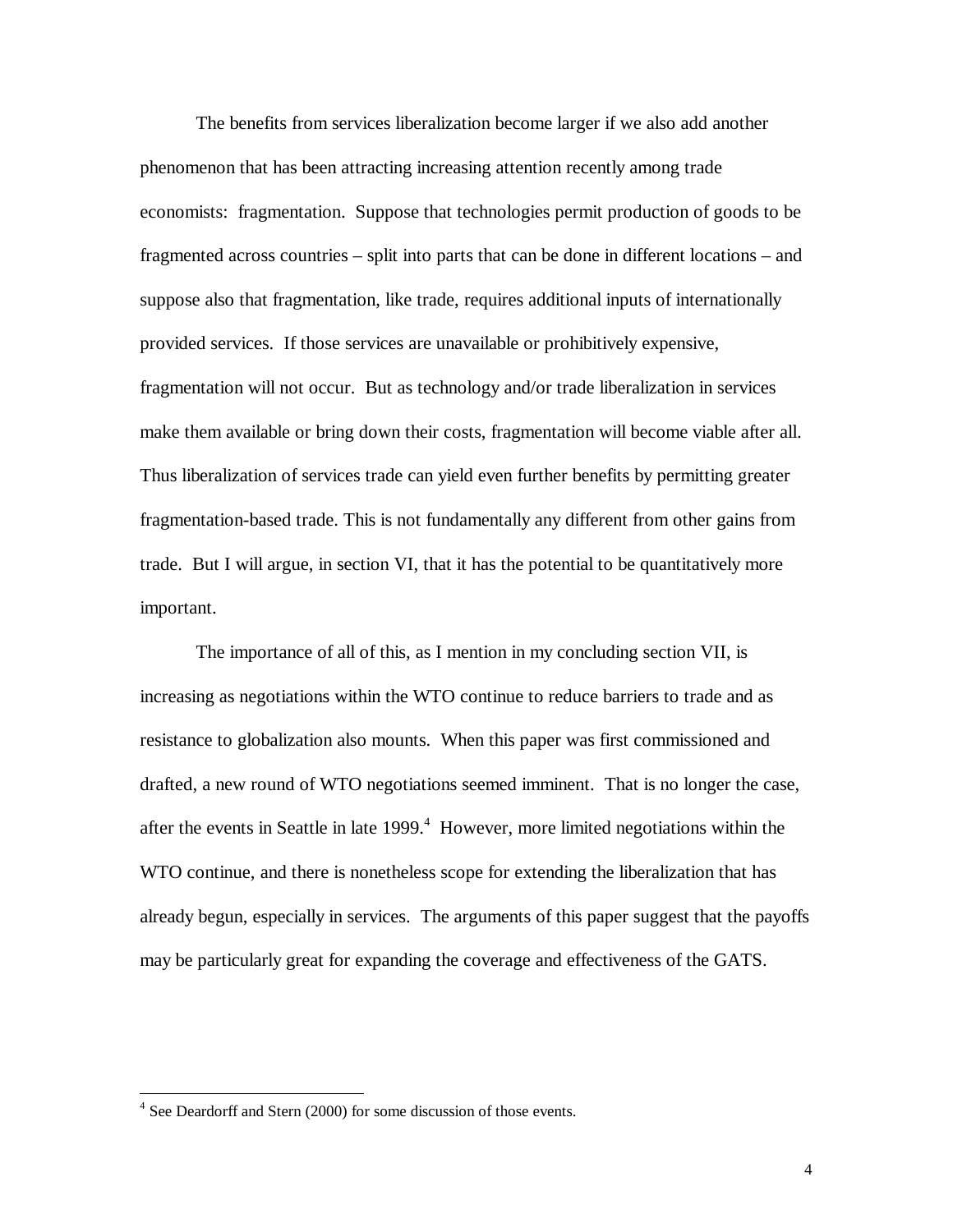#### **II. Gains from Reductions in Trade Barriers**

To start, let us look at the conventional benefits from trade liberalization. That is, consider a good that is imported from a large world market subject to a tariff. Figure 1 shows in two panels what the effects of lowering that tariff will be, under two different assumptions. Panel A shows what happens if the initial tariff is not prohibitive, while panel B shows the prohibitive case. In both, the new tariff is positive and permits trade. The downward sloping line in each panel shows the demand for imports of a good within the importing country, while  $p_w$  is the given world price.

In panel A, the initial tariff,  $t_1$ , raises the price of imports to  $p_w+t_1$ , which is below the intercept of the demand curve and therefore permits a quantity of the good, *q*1, to be imported. When the tariff drops to  $t_2$ , the price falls to  $p_w+t_2$ , and the quantity of imports rises to  $q_2$ . The welfare effects of this are well-known: Consumer surplus (net of producer surplus for competing domestic producers) rises from area *a* to area *a+b+c*, while tariff revenue changes from  $b+d$  to  $d+e$ . The net effect is that the country's welfare rises by the shaded area, *c+e*. It is perhaps worth noting that if the tariff had fallen to zero, then the net gain would also include area *f*.

In panel B, the initial tariff is high enough to drive imports to zero, and the domestic price is elevated by less than the tariff, just to the intercept of the demand curve. Here there is no tariff revenue to be lost from tariff reduction, and the country gains the entire shaded areas  $a+b$ , composed of the increase in consumer surplus  $a$  and tariff revenue *b*. The gain in welfare appears to be much larger here, but note that the tariff reduction is also much larger. A tariff cut comparable to that in panel A would have yielded less, but since it would include the revenue from the higher new tariff, it might still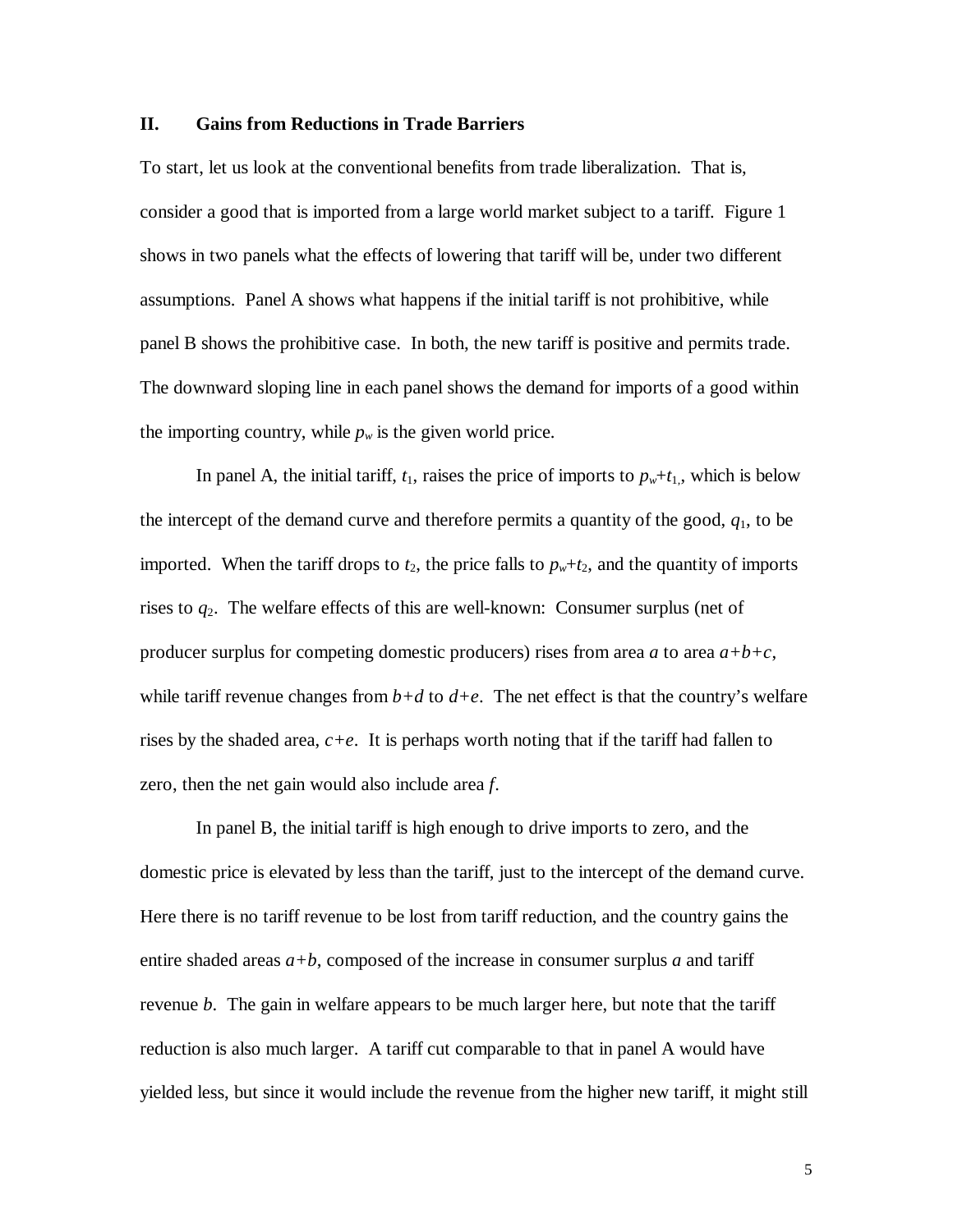be larger than the gain in panel A. In contrast, if the new tariff were zero in this case, then again area *f* would be added to the country's net gain.

Now suppose that trade is not costless, as so far assumed, but rather that to get goods to the domestic market from the world market, where they were bought at price  $p_w$ , requires that traders purchase certain trade services, such as transportation. In some ways such service costs would seem to be analogous to tariffs, in that they add to the domestic cost of the imported good. Therefore it may seem that the analysis just done for a tariff cut would also suffice for analyzing the effects of services liberalization, once we establish that this will reduce their costs. This is not quite right, however, because service costs of trade are real costs, not just transfers to the government. A separate analysis is needed.

Figure 2 repeats Figure 1, but for the most obvious example of a service cost of trade: transportation. The difference from Figure 1 is that  $t_1$  and  $t_2$  are replaced by identical real costs of shipping,  $s_1$  and  $s_2$ . These are not transfers to the domestic government, but real resource costs. That is, they are paid to the transportation providers to cover the increased cost of resources that are required for the additional transportation services. This could increase the profits or other incomes of the service providers themselves, but I will simplify by assuming that their costs are constant and that service markets are competitive. It follows that the price of the service remains constant and equal to average cost, therefore yielding no profit or other increase in producer surplus in the service market itself.

The welfare effects of this fall in shipping cost are somewhat different from the fall in the tariff. In panel A, the new gain for the country is the shaded area  $b+c$ , all of which is a gain in net consumer surplus. There is no tariff revenue for the government to lose,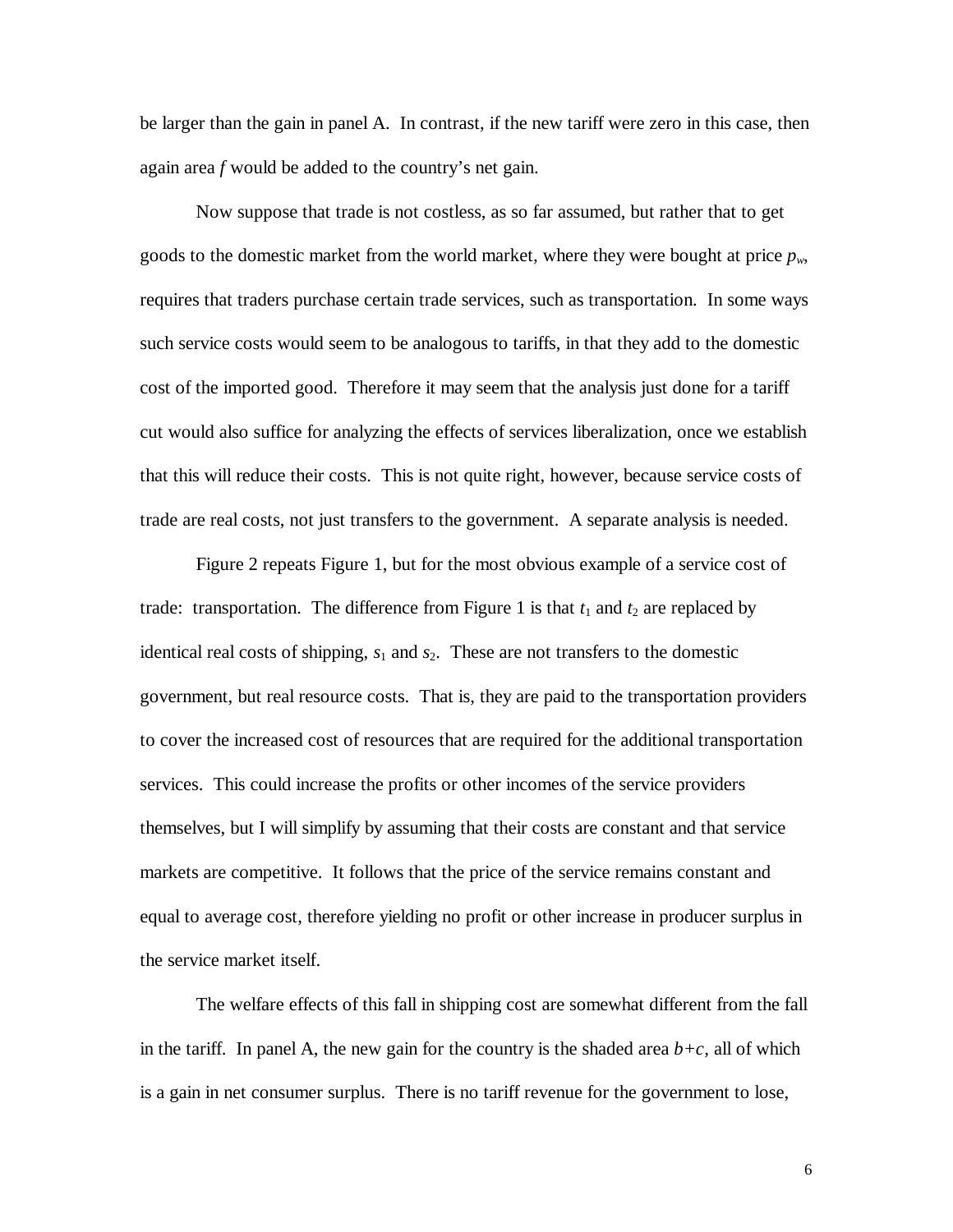but on the other hand area *e* is now an increase in real resource costs, not just a transfer to government. Clearly the gain from a drop in shipping costs can be larger or smaller than the gain from an equal drop in a tariff, depending on whether area *b* is greater than or smaller than area *e*. If shipping costs were to fall to zero, on the other hand, then the gain would necessarily be larger than an equal drop in a tariff.

If transport costs are initially prohibitive, however, as in panel B, then the gain from their decline is necessarily smaller than from an equal drop in a prohibitive tariff, unless both of them drop to zero. The reason is simply that the new shipping cost is a real cost, while the new tariff is not.

#### **III. Gains from Reductions in Barriers to Services Trade**

The simplest way to think about trade liberalization in services generally is within the same framework of Figure 1. For example, suppose we are interested in construction services, which can potentially be provided by work crews from a foreign company, so long as they are permitted to operate within the domestic country and are not taxed too heavily. Figure 1 will apply exactly to this case, panel A for a case in which imports of construction services are subject to additional taxes or other fees paid to the local government, panel B to the case where foreign providers are simply excluded. Similarly, suppose that foreign construction companies are allowed to operate within the country but subject to requirements that they jump through various real hoops not required of domestic companies. Then the case is that of Figure 2, which of course could also include the actual transport costs of getting their crews and equipment to the country's borders.

In general, then, the gains from trade liberalization in services may be very much analogous to liberalization of tariff and non-tariff barriers to trade in goods, and this trade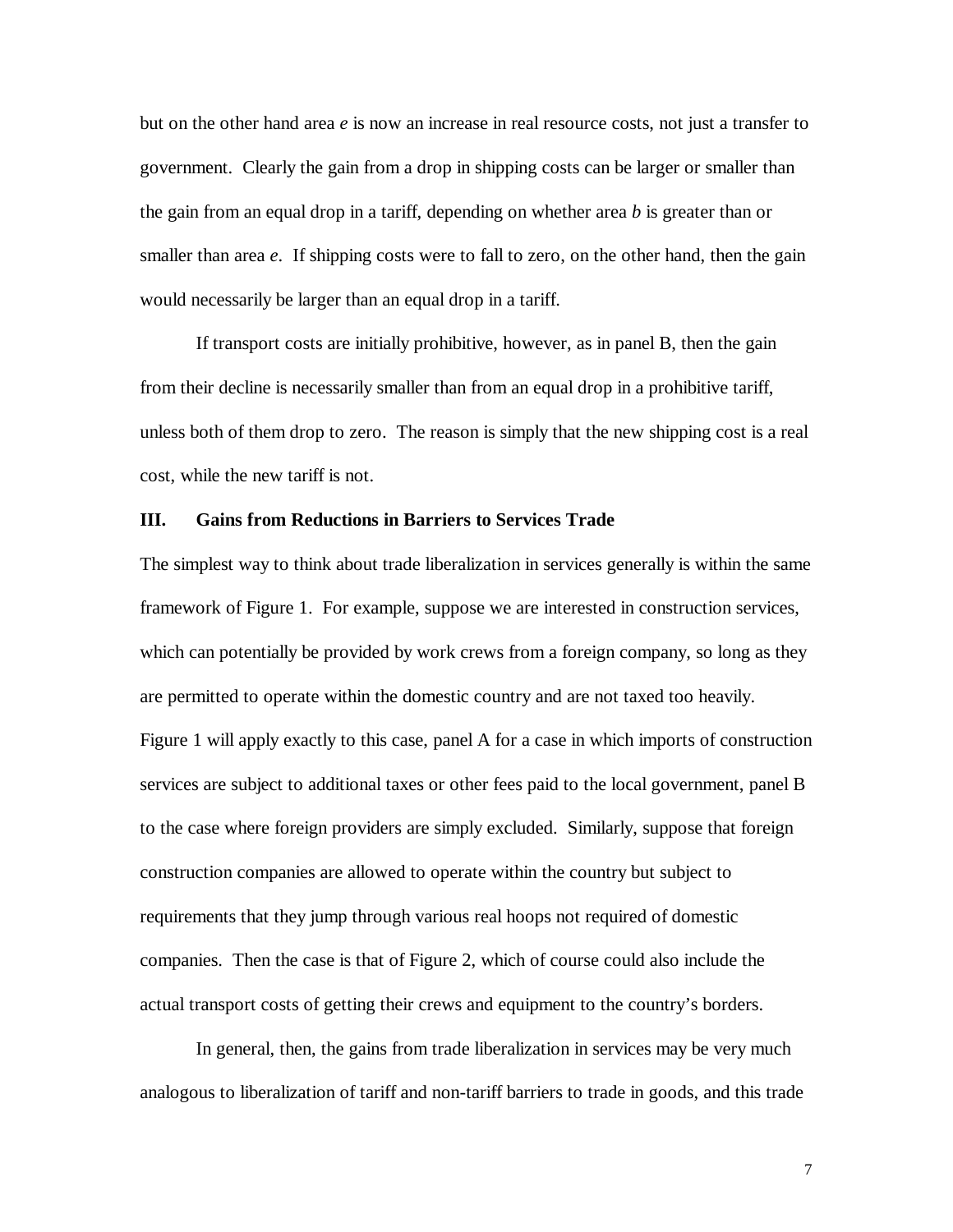may be analyzed in the same ways. This is a point that I and others made when trade in services first began to be discussed, as in Deardorff (1985).

However, there is one category of services that has some special features worth noting: trade services. By these I mean any services the demands for which arise directly from trade itself, presumably from trade in other industries. Perhaps these services can also be analyzed with the tools above, but their special features make them worth looking at specifically.

The prototypical trade service is transportation. I will focus mostly on that, and my terminology will reflect that, but there are certainly other services that have these features as well, as I will discuss later.

The key is that since trade by definition crosses national borders, any services that cater to that trade are likely to be needed on both sides of the border as well. But if trade in services is not permitted – that is, if service providers are not allowed to operate across these borders – then trade itself is likely to be more costly, if it is possible at all.

An example comes easily to mind in the case of transportation. As I understand it, prior to the North American Free Trade Agreement (NAFTA), Mexican truckers were not allowed to operate within the United States, nor U.S. truckers inside Mexico. If a good was to be shipped by truck between the two countries, then it had to be carried on one country's trucks to the border, unloaded, and then reloaded onto the other country's trucks at the border, and finally shipped the rest of the way.

The costs of this awkward arrangement are obvious, and surely large. Even assuming that the countries allowed the trucks far enough inside their borders to permit them to unload and reload on the same lot, so that they did not have to hand-carry goods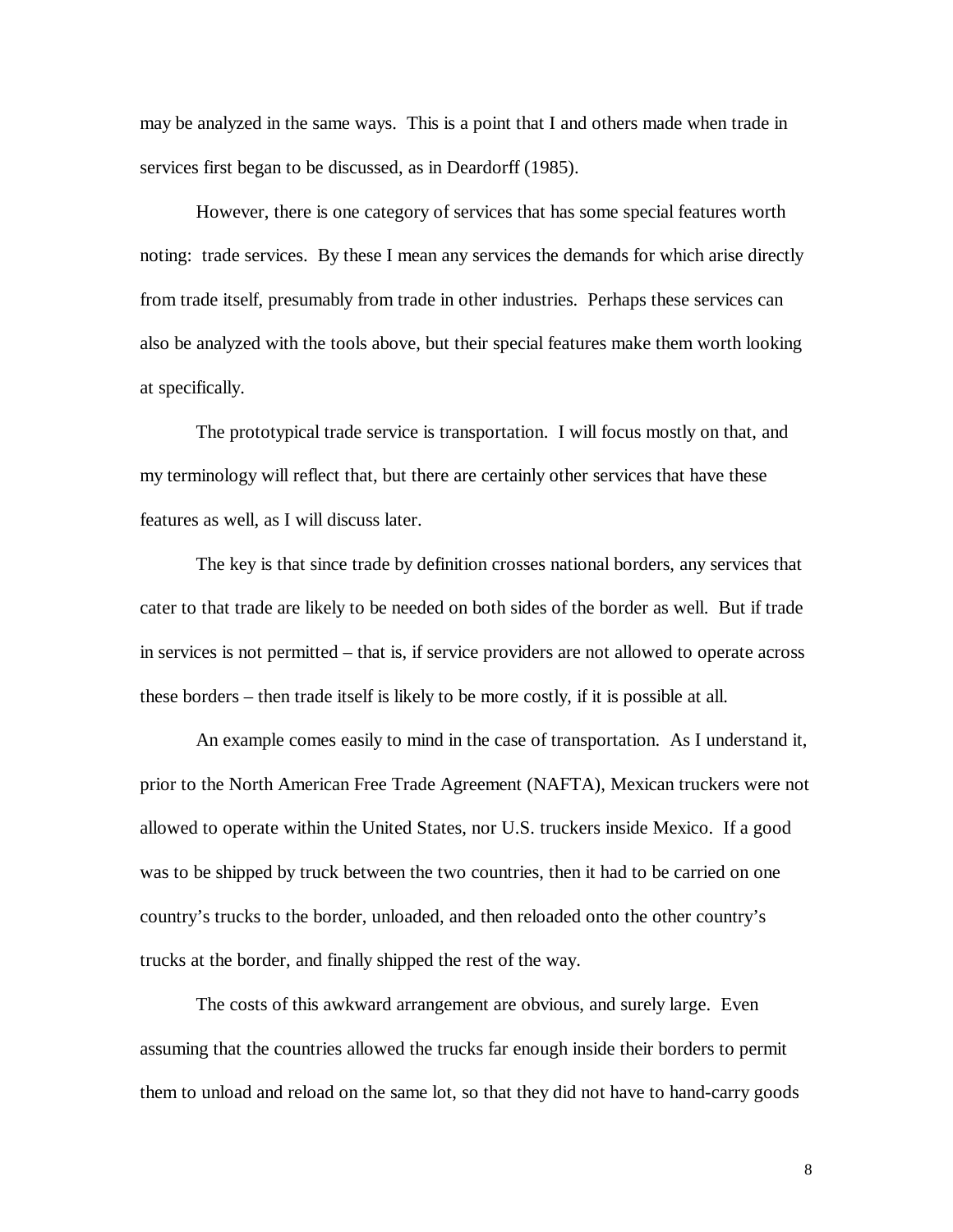across the border, this restriction of trucking added to the transportation process a wholly unnecessary step of unloading and reloading.

In addition, it must surely be true that trucking firms incur a portion of other fixed costs that do not vary with distance shipped,<sup>5</sup> and that had to be duplicated by firms from both countries every time a good was traded in this way. Adding any other sources of increasing returns to scale and distance that might be present in transportation technology, and one can easily imagine that trade costs were greatly enhanced by this prohibition on (literally) cross-border provision of transportation.

This trucking example will provide the template for my rudimentary model of cross-border provision of trade services. But before I embark on the modeling, however, let me stress the importance of all this, for which the model itself is unnecessary. The point will be that trade in trade services brings down the real cost of trade. The benefits from this may be represented by movement along a demand curve for the service itself, like those of Figures 1 and 2 applied to the service industries, but that misses what is so important about these services. Rather, by allowing cross border provision of trade services we bring down the costs of trade in other things, not just for those services but for everything else. Thus, while a reduced barrier to trade in construction services will increase net consumer surplus of demanders of buildings, a reduced barrier to trade in transportation or another trade service will increase net consumer surplus in *every* industry where trade in the product can avail itself of those services. We're talkin' big bucks here, or at least big utils.

-

 $<sup>5</sup>$  Loading and unloading are themselves such fixed costs.</sup>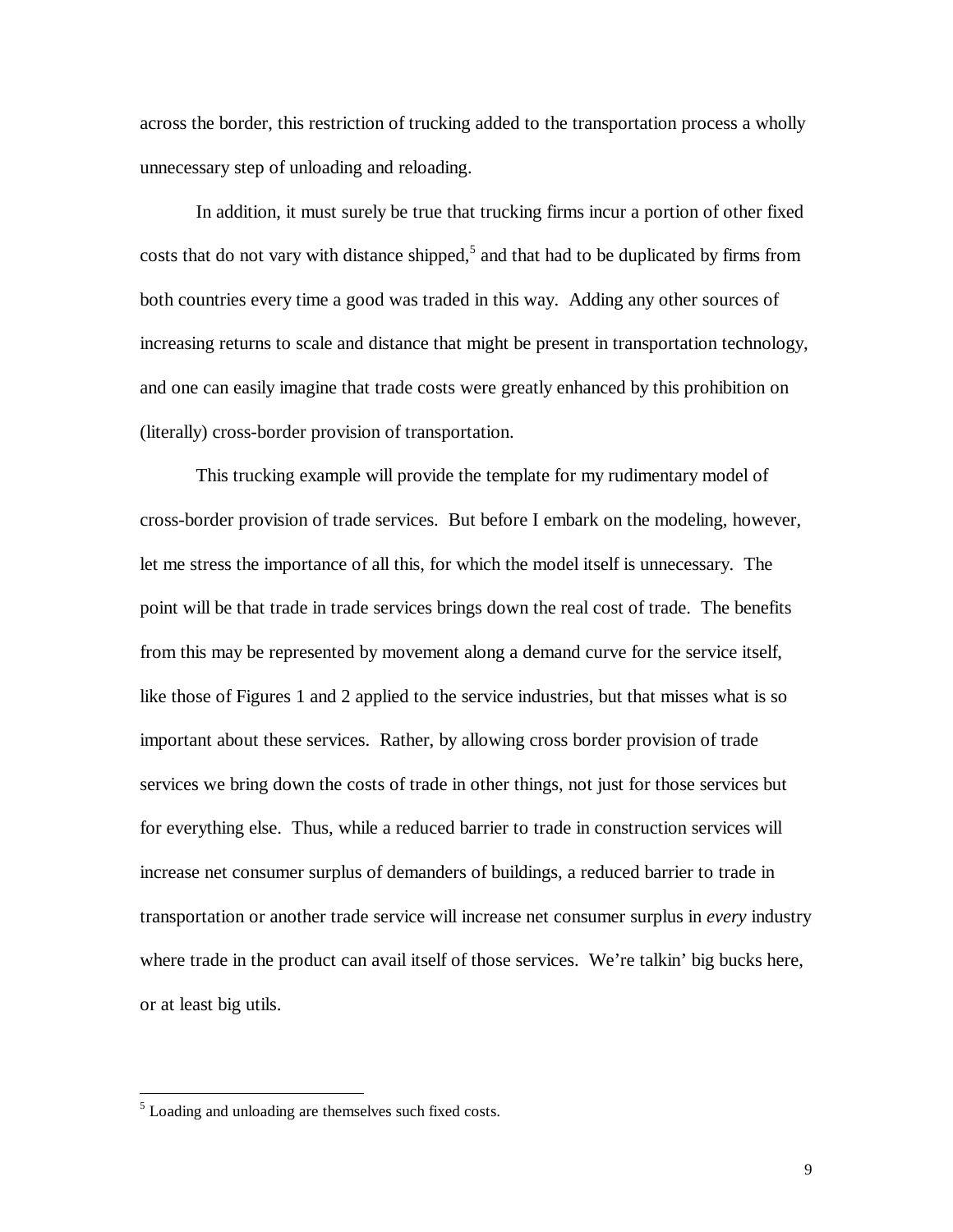#### **IV. A Model of Trade Services**

Consider any service, such as transportation, that provides an input that is useful for accomplishing the trade in a good or goods. Output of the trade service is measured in some appropriate units, such as units of the good transported, value of the good insured, etc. Output may also be characterized by one or more other dimensions that are important for determining the usefulness of the service to traders, such as distance or speed, although I will initially allow for neither of these and later, in this paper, will incorporate only distance. In all cases I will focus on the service associated with a particular shipment of a good, S, from a foreign country, F, to the home country, H. I am interested in determining what gives rise to the portion of the cost of shipping the good that arises from input of a some arbitrary trade service, and how this trade-service cost may change as we liberalize trade in the service industry. This cost may be thought of as one component of the shipping cost examined in Figure 2.

To start with, suppose that the per unit cost of the trade service – what I will now call the shipping cost,  $s -$  is simply constant, at a rate  $c$  that varies across countries where the service providers may be based, in response to the usual determinants of comparative advantage. That is, service providers from country *I*, will have a constant cost  $c^{I}(A^{I}, w^{I})$ , where  $A<sup>I</sup>$  is the technology available in country *I* for providing this trade service and  $w<sup>I</sup>$  is a vector of factor prices, including wages, in country *I*. Together, these two arguments embody the usual Ricardian and Heckscher-Ohlin determinants of comparative advantage, the latter entering through relative factor endowments that determine factor prices in general equilibrium. In general these may themselves depend on the openness of trade in services, although that is not something I will allow for here.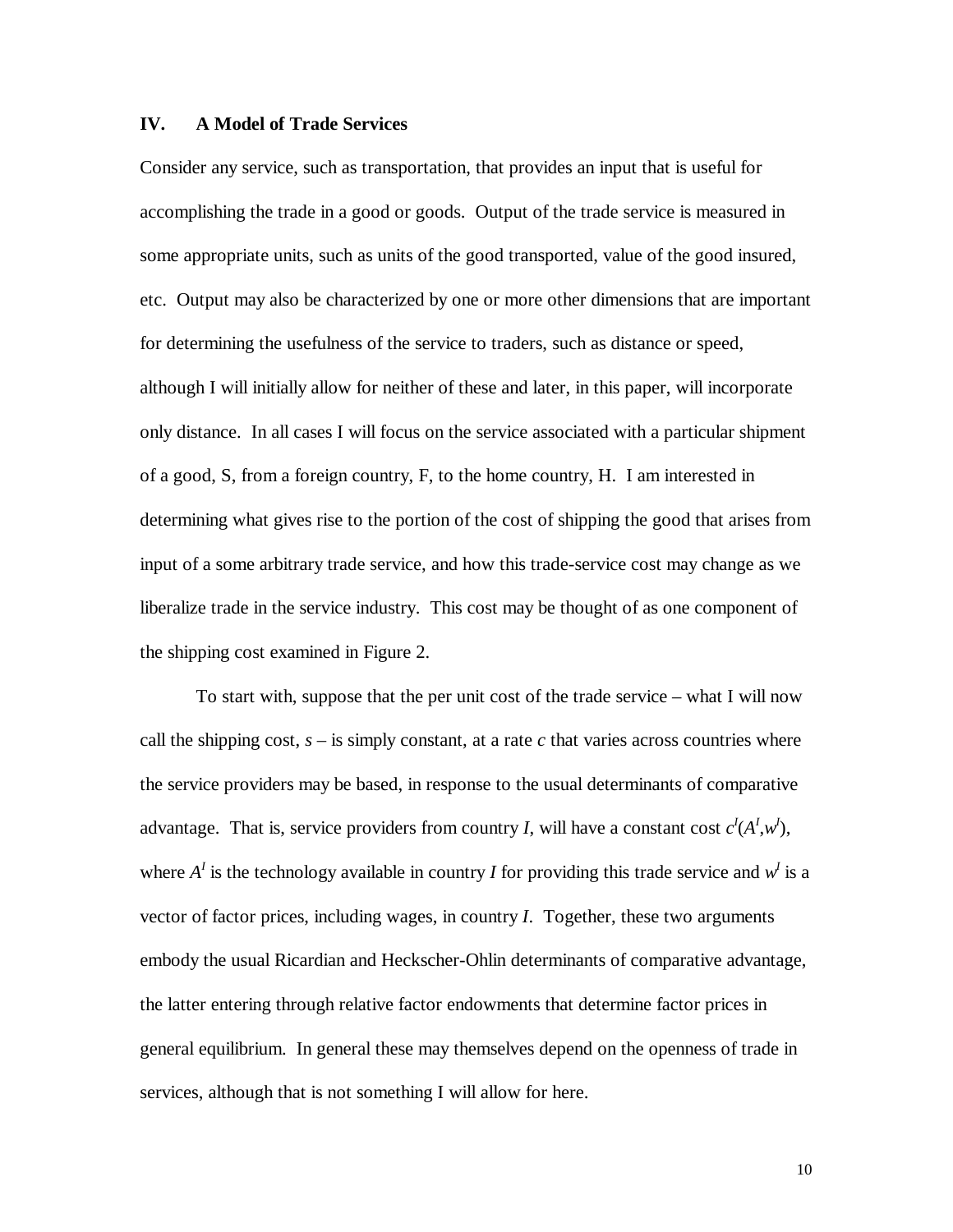Suppose that initially there is no trade in services, and that the home country permits this particular trade service to be provided only by domestic firms with costs  $c^H(A^H, w^H)$ . Liberalization of trade in services would presumably permit these services to be supplied by a provider based in the foreign country, *F*, from which the good is being imported. Its costs are  $c^{F}(A^{F}, w^{F})$ . Or the service might come from a provider based in some third country, *I*, with costs  $c^I(A^I, w^I)$ . If either of these is lower than  $c^H(A^H, w^H)$ , then we have the usual gains from trade arising from comparative advantage. However, as noted above, these gains will manifest themselves in lower trade costs of other industries.

Following the trucking example that I mentioned above, however, I will now complicate the service technology, allowing its unit cost per amount shipped to depend on both quantity shipped and distance. Consider again a shipment *S* of a good from an arbitrary location *A* to another location *B*. The quantity shipped is  $Q^S$ . Then, using a service provider from country *I*, the total cost of the service for the shipment is assumed to take the following form:

$$
C^{I} = c_0 + c_1 Q^{S} + c_2 D_{AB} + c_3 Q^{S} D_{AB}
$$
 (1)

where the parameters *ci*, like *c* above, depend on technology and factor prices in country *I*:

$$
c = (c_0, \dots, c_3) = (c_0(A^I, w^I), \dots, c_3(A^I, w^I))
$$
\n(2)

The first of these parameters,  $c_0$ , is a fixed cost per shipment that does not depend on the quantity shipped, nor on the distance shipped. It's presence does not imply the existence of increasing returns to scale, in the usual sense, since it will be repeated for every shipment that the service firm administers. However, it does imply that the cost per unit shipped,  $s' = C'/Q<sup>S</sup>$ , declines with the quantity shipped. An example would be the bureaucratic requirements for getting permission for a shipment. The  $c_1$  parameter is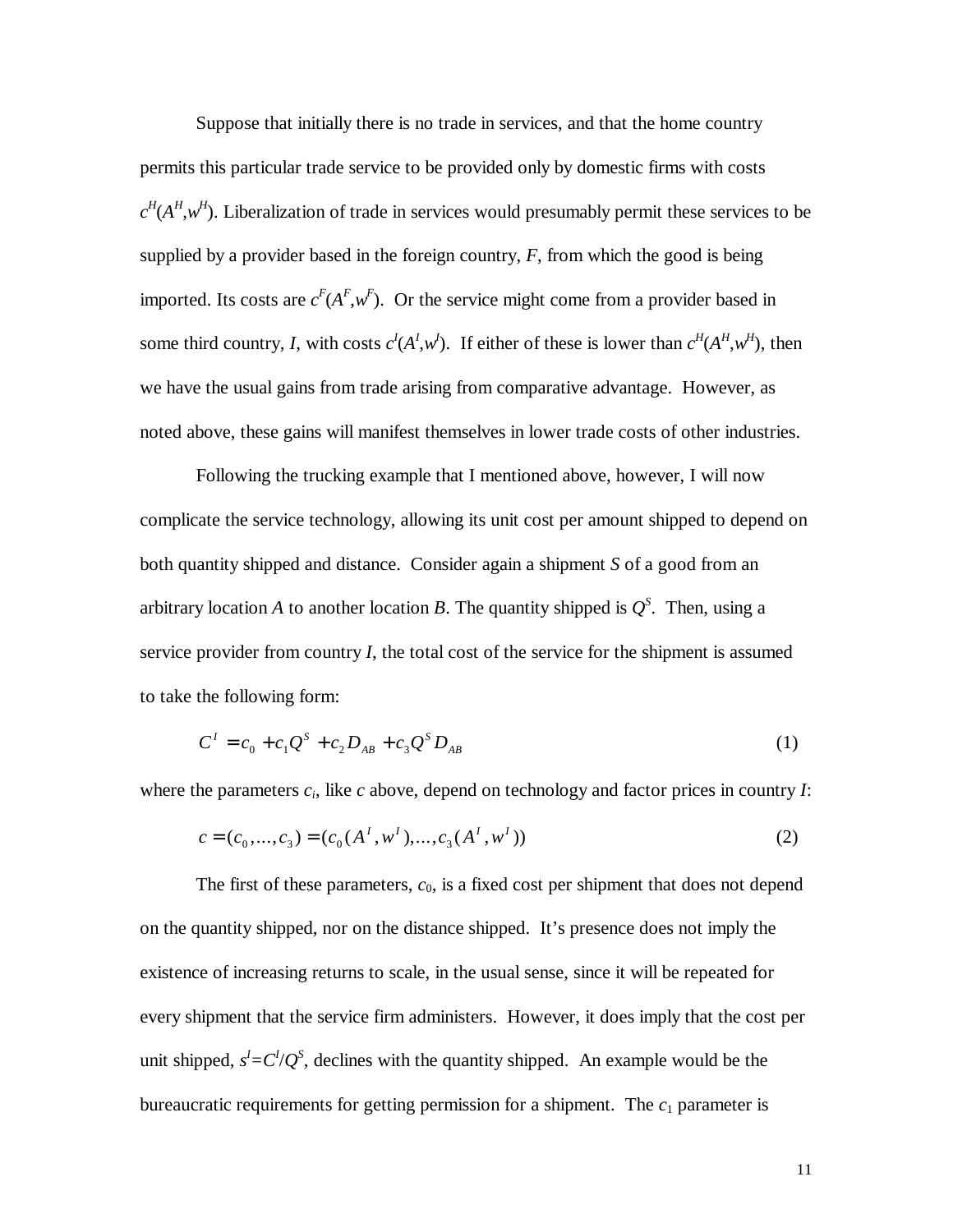simply cost per unit shipped, analogous to the only cost allowed above, such as the cost of loading and unloading. Parameters  $c_2$  and  $c_3$ , on the other hand, involve distance.  $c_2$  is a cost per unit of distance, but note that it does not depend on quantity shipped, and therefore should be thought of as another fixed cost. It too will cause *s* to decline with quantity shipped. In the trucking example, this would include much of the variable cost of transportation, such as the driver's wage, which depends on time spent on the road but not on how much is in the truck. Finally,  $c_3$  is a cost that depends on both distance and quantity, such as part of the fuel cost in transportation that depends on both distance and load.

In general, then, the service cost of a shipment depends on both the quantity shipped and distance, through parameters that in turn depend on technology and factor prices of the country providing the service:

$$
C^I = C(Q^S, D; A^I, w^I) \tag{3}
$$

The service cost per unit shipped, *s*, is this divided by  $Q^S$ , which I will abbreviate as  $s^I(D)$ , since I will not be varying  $Q^s$ :

$$
s^{I} = C^{I} / Q^{S} = C(Q^{S}, D; A^{I}, w^{I}) / Q^{S} = s^{I}(D)
$$
\n(4)

That is the technology, and some notation to represent it. Now I make a critical assumption about policy: I assume that, in the absence of trade in services, service providers are permitted to operate *only* in their own countries. What this means, for the services needed to accomplish a shipment from foreign country  $F$  to home country  $H$ , is that only a Foreign service provider can service the shipment up to the border, and only a home-country provider can service it from there on. Thus I will represent the origin of the shipment as location  $F$ , within country  $F$ , and the destination a location in  $H$  called  $H$ . But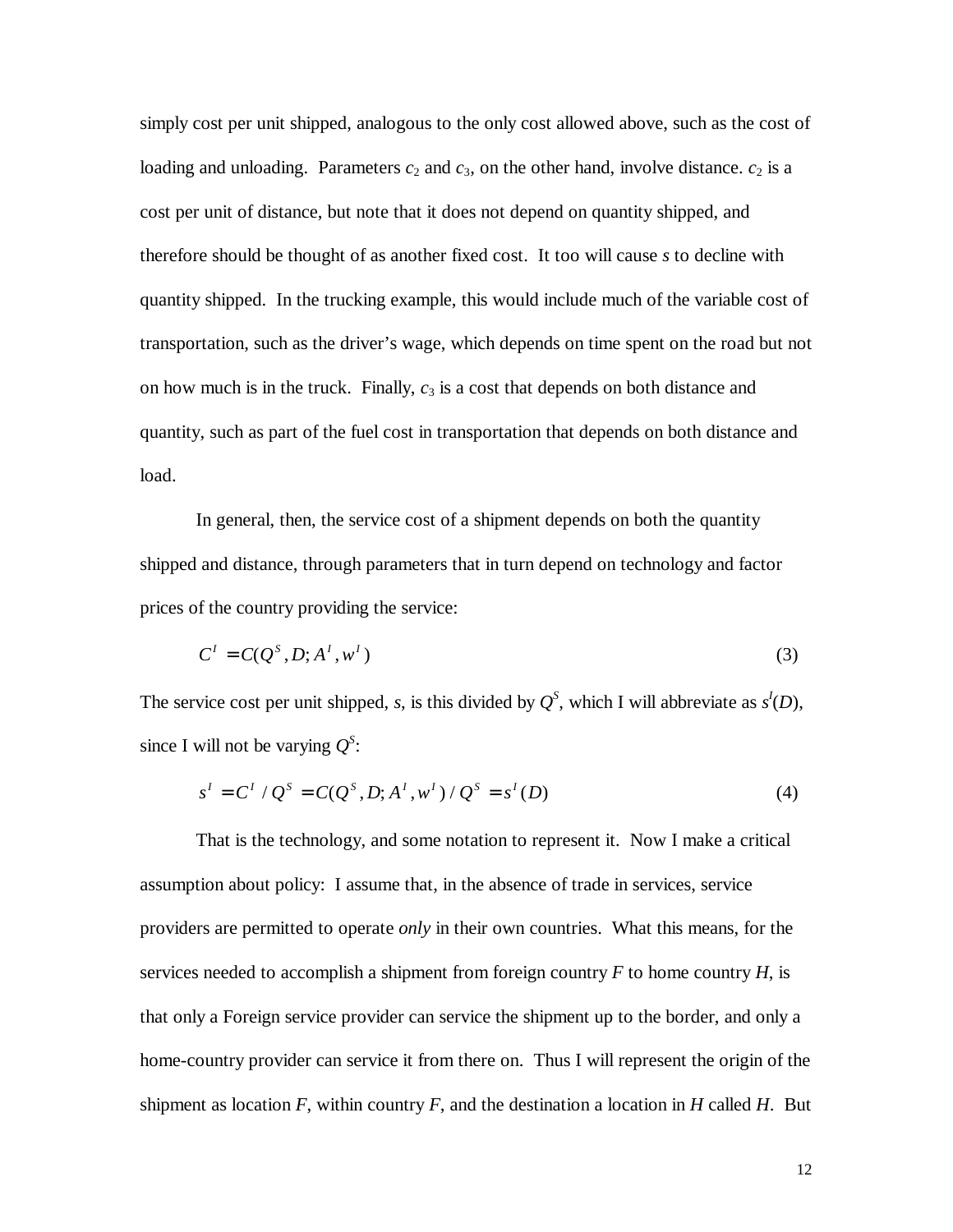no service provider is permitted to service it the whole way. Instead, there is a location *B* on the border between the countries (or perhaps in international waters), where one provider stops and the other takes over.

With this assumption, the total service cost for the shipment in service autarky becomes

$$
C^{Aut} = C^{F}(Q^{S}, D_{FB}; A^{F}, w^{F}) + C^{H}(Q^{S}, D_{BH}; A^{H}, w^{H})
$$
  
=  $(c_{0}^{F} + c_{0}^{H}) + (c_{1}^{F} + c_{1}^{H})Q^{S}$   
+  $c_{2}^{F} D_{FB} + c_{2}^{H} D_{BH} + c_{3}^{F} Q^{S} D_{FB} + c_{3}^{H} Q^{S} D_{BH}$  (5)

and the service cost per unit shipped – again in service autarky – is

$$
s^{Aut} = \left[ C^{F} (Q^{S}, D_{FB}; A^{F}, w^{F}) + C^{H} (Q^{S}, D_{BH}; A^{H}, w^{H}) \right] / Q^{S}
$$
  

$$
= \frac{(c_{0}^{F} + c_{0}^{H})}{Q^{S}} + (c_{1}^{F} + c_{1}^{H})
$$
  

$$
+ \frac{c_{2}^{F} D_{FB} + c_{2}^{H} D_{BH}}{Q^{S}} + (c_{3}^{F} D_{FB} + c_{3}^{H} D_{BH})
$$
  
(6)

If trade in services is now permitted, service for the entire shipment will be provided by a single provider, and in general it may or may not be a provider from one of the two countries who are trading the good. Let country *L*, which may be *H* or *F*, have the lowest cost of providing the service for this particular route from point *F* to point *H*, not necessarily passing through point *B*. This then is the cost if free cross-border provision of services is permitted:

$$
s^{Free} = s^{L}(D_{FH}) = \frac{c_0^{L}}{Q^{s}} + c_1^{L} + \frac{c_2^{L}D_{FH}}{Q^{s}} + c_3^{L}D_{FH}
$$
  
\n
$$
\leq \min_{H,F} [s^{F}(D_{FH}), s^{H}(D_{FH})]
$$
\n(7)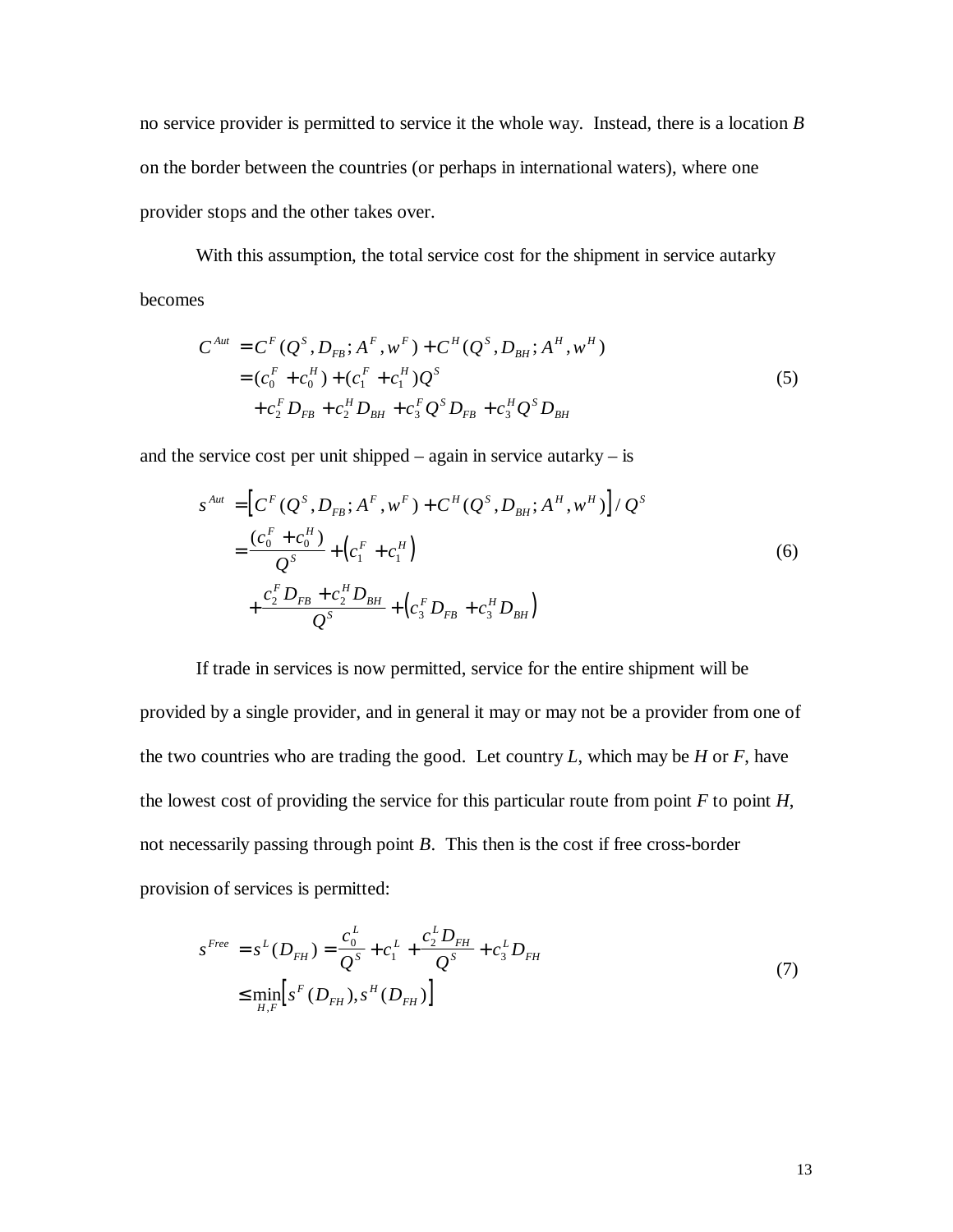This cost is evidently lower than the cost in autarky,  $s^{Aut}$ . To see the several ways that cross-border provision of services can reduce these costs, I now decompose the cost reduction into three parts, numbered 1, 2, and 3, as follows:

$$
s^{Aut} - s^{Free} = s^{F}(D_{FB}) + s^{H}(D_{BH}) - s^{L}(D_{FH})
$$
  
\n
$$
1 := [s^{F}(D_{FB}) - s^{L}(D_{FB})] + [s^{H}(D_{BH}) - s^{L}(D_{BH})]
$$
  
\n
$$
2 : + \left(\frac{c_{2}^{L}}{Q^{s}} + c_{3}^{L}\right)(D_{FB} + D_{BH}) - D_{FH}
$$
  
\n
$$
3 : + \left\{\frac{c_{0}^{L}}{Q^{s}} + c_{1}^{L}\right\}(2 - 1)
$$
\n(8)

- **1. Comparative Advantage:** The first line of the decomposition in (8) is the conventional gains from trade due to comparative advantage. It includes the cost reduction that is possible if a different producer, operating from a different base of comparative advantage, does essentially what was being done before. That is, continuing to service the shipment in two parts within each country, we replace the service providers in both with the low-cost provider that may operate from a different country and that therefore, with better technology and/or different factor prices, may be able to provide the service for lower cost. Of course it is possible that the low-cost provider is from one of these two countries themselves, in which case one of the bracketed terms in line 1 is zero. These gains may be large or small depending on the importance of comparative advantage in this context. They may even be negative, if the low-cost provider's advantage derives mainly from servicing longer distances than these internal ones.
- **2. Reduced Distance:** It is possible that the border location, through which trade must pass if service trade is not permitted, happens to lie exactly on the least cost trade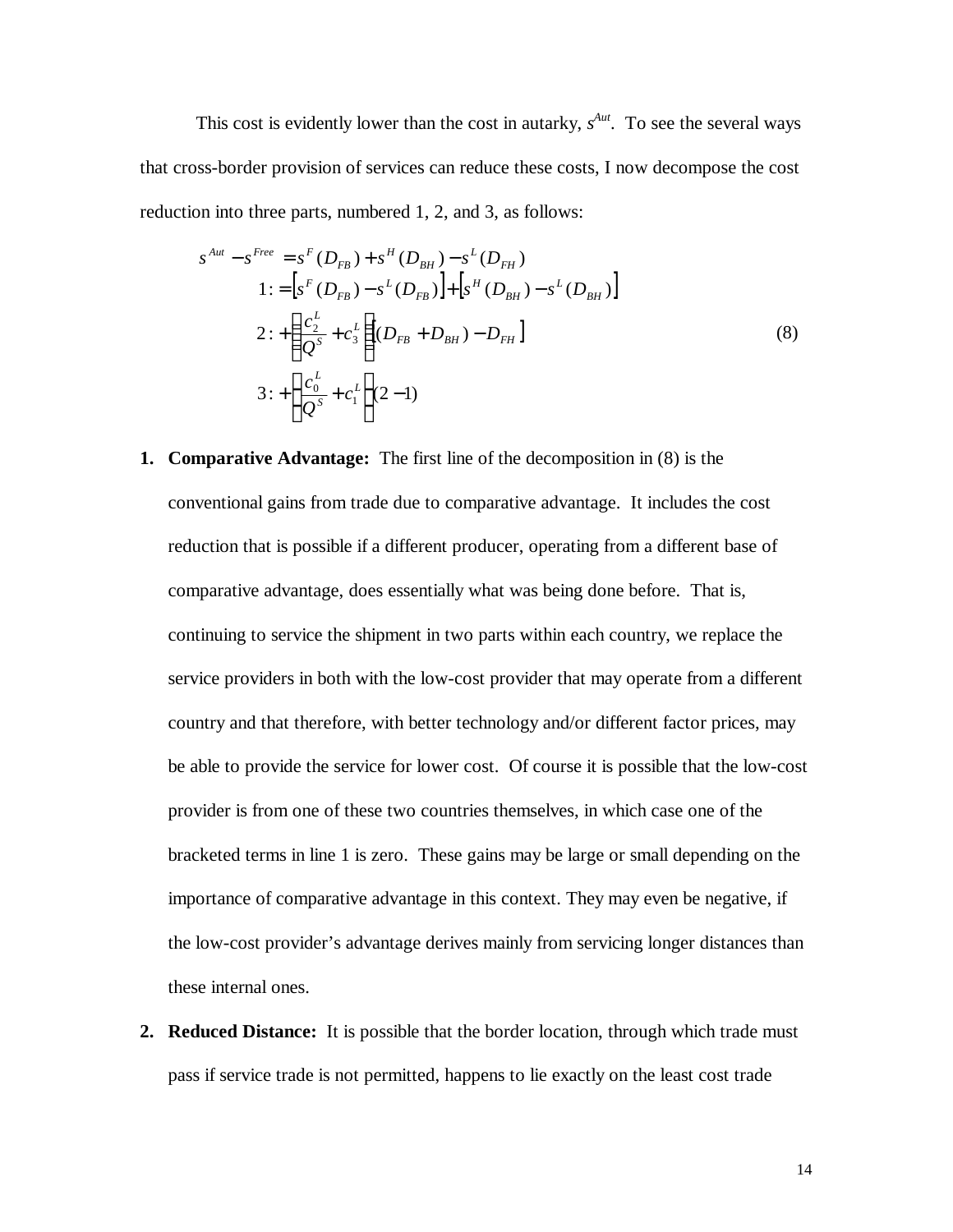route between the two countries, in which case the second effect identified above will be zero. But in general this will not be the case, and a more direct route will exist that bypasses that particular border location. In general, therefore, there will be some cost savings simply from traversing and servicing a shorter distance, as  $D_{FH} < D_{FB} + D_{BH}$ .

**3. Elimination of Fixed Costs:** The most important cost savings, however, is likely to be found in line 3 of the decomposition. By switching from two service providers to a single one, even if they both have the same technology (as they do in line 3), the need is eliminated to incur two sets of fixed costs. That is, those costs that do not vary with distance, but instead are incurred for each shipment regardless of distance and perhaps in proportion to output, are needlessly duplicated when two providers share the task. One whole set of these fixed costs is therefore saved when the task is unified. To stress this, I have included the arithmetically unnecessary expression " $(2-1)$ " in line 3 of the decomposition, to remind us that fixed costs are being reduced from twice the curly-bracketed expression to only one times it. Of course, whether this is in fact a large source of cost savings depends on the size of these fixed costs, which could for some technologies be negligible. But casual observation suggests that it is often large.

This is all that my model has to say directly about the cost savings from crossborder provision of trade services. However, realistically, there are several more such sources of savings that may enter, and these should be mentioned even though they do not appear explicitly in the model.

**4. Economies of distance:** This one is in the model, at least partially, but it is hard to separate from the other effects. Different service technologies may be more or less well suited to serving shipments over longer distances, and often those suited for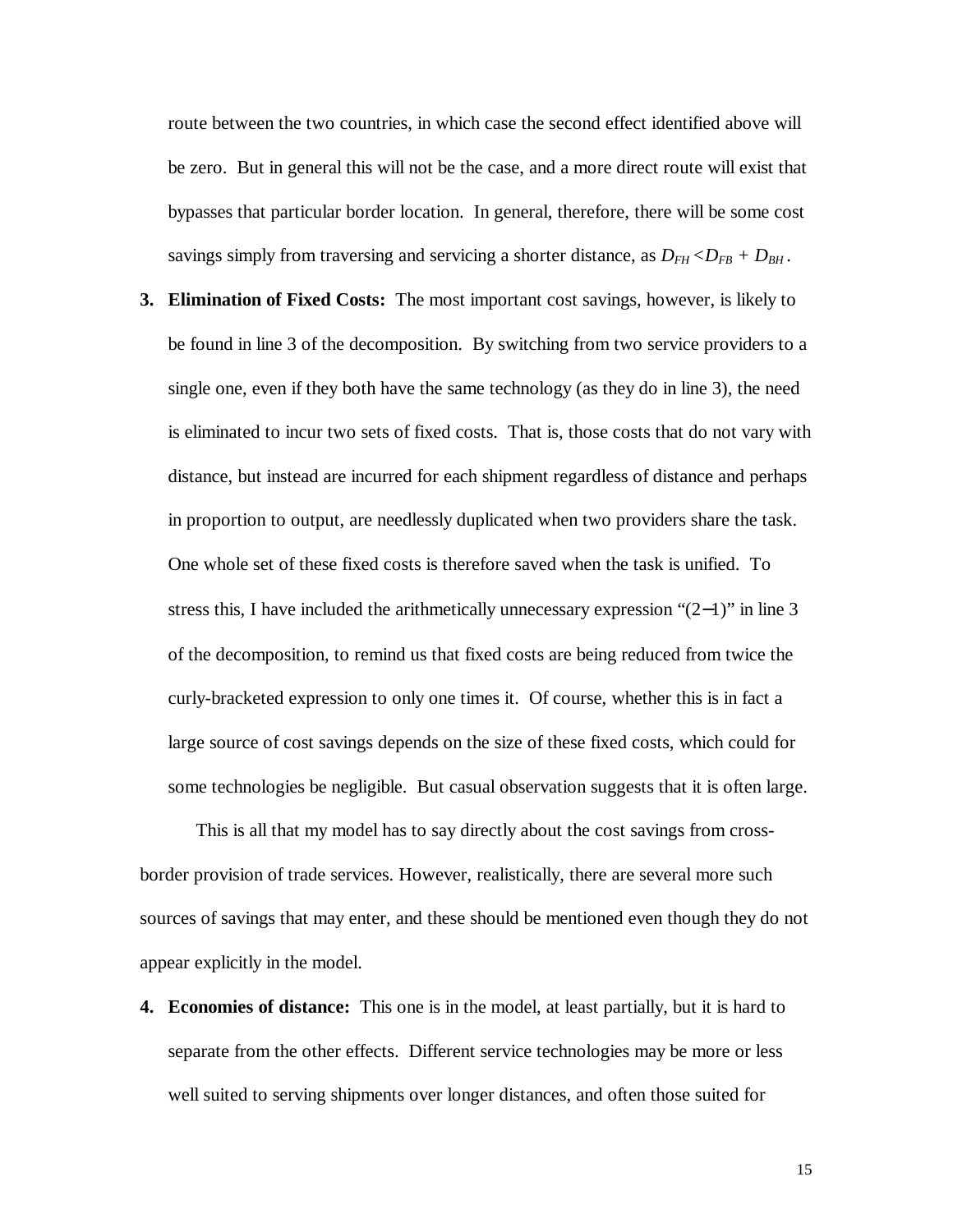longer distances will not be commercially viable for the short distances that lie only inside of countries. The specification of technology used above incorporates this feature, to an extent, through the cost parameters that do and do not vary with distance. Thus the least cost provider may achieve that low cost, once trade is free, primarily because its costs that vary with distance are small compared to its fixed costs that do not. As mentioned above, either or both bracketed expressions in line 1 of (8) could be small or even negative if the low cost provider is inefficient over short distances, and the cost savings from the more appropriate technology would then be merged into the savings from reduced fixed costs in line 3. Perhaps more importantly, the formulation here has not allowed for any choice of techniques, except across providers. But in fact such choices do exist, and even a domestic provider that currently services only short routes may substitute more appropriate techniques once service trade makes them useful. This substitution, if it occurred, could only reduce costs further.

**5. Economies of scale:** As I stressed above, the formulation here, despite appearance, does not include any economies of scale. That is, a service provider saves nothing in costs by serving multiple shipments of the same size and distance. Yet such economies of scale undoubtedly exist as well, in some trade-service industries just as in many other industries. As cross-border provision of services permits more efficient providers to displace those less efficient, the surviving firms will become larger and may therefore have lower costs. There is nothing new about this effect, but once again it should be remembered that this cost saving too, if it happens, will stimulate trade and the gains from trade in the industries whose trade relies on it.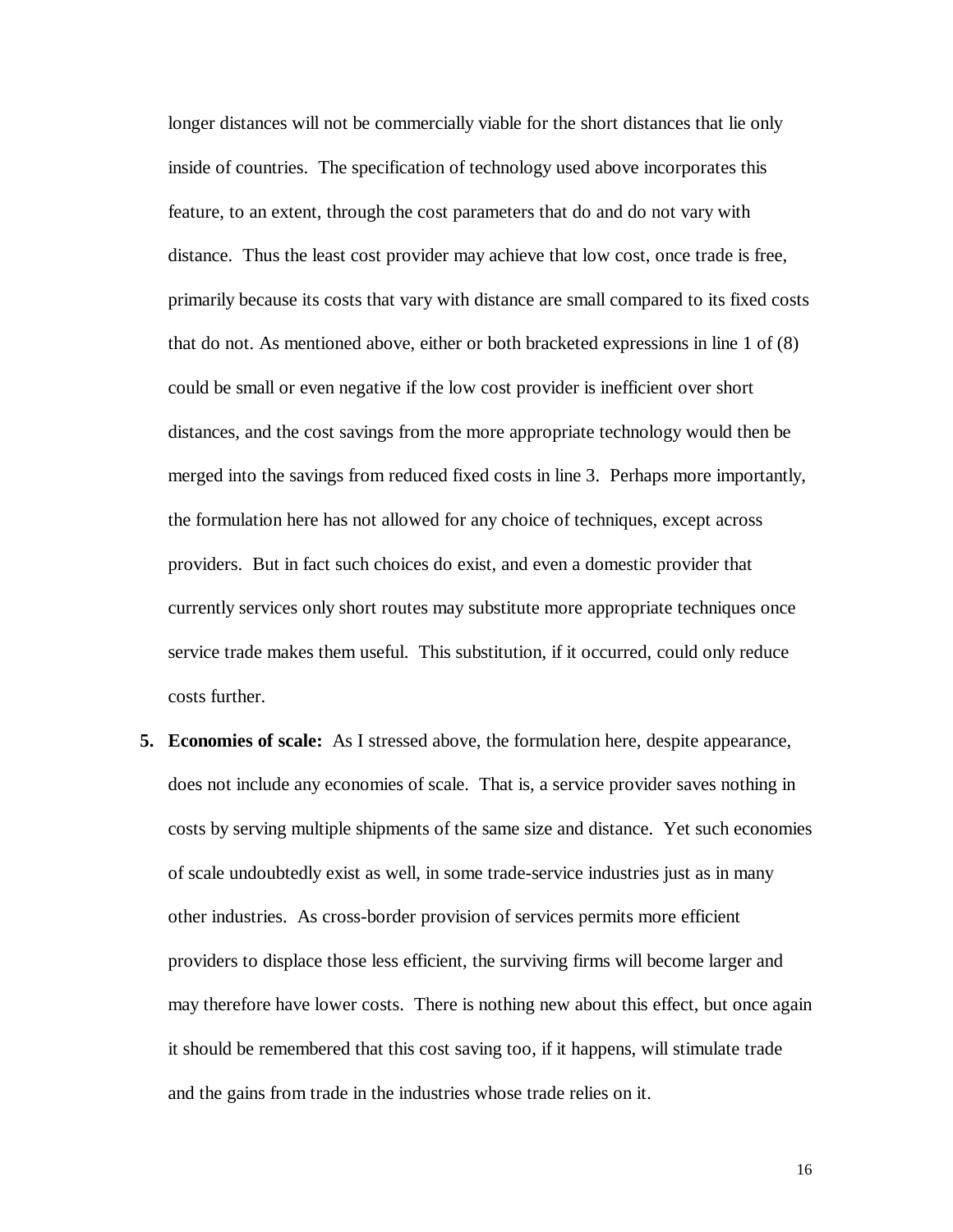- **6. Border Frictions:** In the model here, the worst that happens when a trade route is arbitrarily divided across service providers from the two countries is that they simply do their work back to back. In fact, when impediments to cross-border provision of services exist, it is likely that the costs of interfacing between the two providers will be higher. In the U.S.-Mexican trucking example that motivated my model, one can easily imagine that the costs of transferring a cargo from a Mexican truck to an American one will exceed just the costs of unloading and then reloading. If the equipment used by both trucking companies are not compatible, it may be necessary to repack a load or transfer it also to another shipping container. If procedures used by the two work crews are not the same, additional inefficiencies may arise from the effort to make them conform. At a minimum, one may simply need a roof over the heads of the workers and their cargo, something that would have been provided naturally at the origin and destination of the shipment. These additional costs could have been included in the model here, at the cost of a bit more notation, but it seems enough merely to point them out separately.
- **7. Time:** I mentioned earlier that an important dimension of service provision is time, but I did not include it explicitly in the model here. No doubt the time cost associated with different modes of trade servicing could mostly be included implicitly in the parameters of this model. But it is worth mentioning separately as well, since reduced time costs seem likely to be one of the important benefits of cross-border service provision. When services must be provided by separate institutional entities, it is almost inevitable that time will be wasted in coordinating them. This is time that could easily have been saved if a single provider were permitted to handle the whole job. In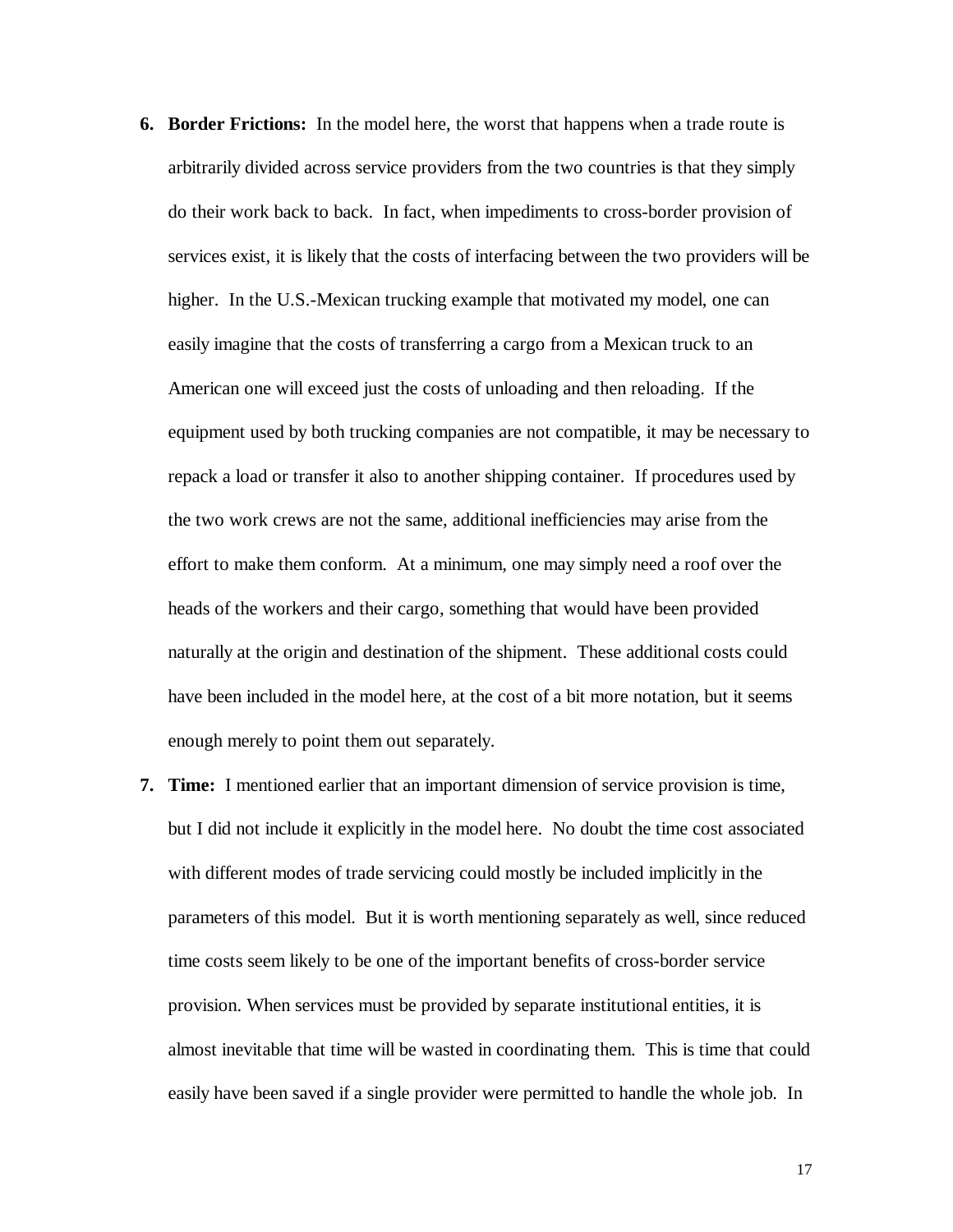a world where timely provision of inputs and outputs has become one of the most critical elements of competitive success, these time benefits must be far from trivial.

- **8. Regulatory Costs:** Many services are regulated by governments. To the extent that these regulations exclude foreign services providers completely, then of course liberalization of services trade means changing these regulations. In some cases, however, foreign service providers are permitted to operate within a country, but the regulations that apply to them increase their costs compared to domestic firms. For example, trucking companies may be permitted to carry cargo into a country but not out, forcing them to bear the cost of returning the trucks to their home market empty. Regulations may also require that certain categories of demanders – especially government agencies themselves – use domestic providers. Like nontariff barriers in goods, these asymmetric regulations undermine competition and efficiency, and their removal will be beneficial. In addition, applying the same regulations to both foreign and domestic service providers may facilitate the use of a single provider for an entire transaction, permitting the sort of cost reduction that has been the subject of this paper.
- **9. Red Tape Costs:** Even if the same regulations apply to both foreign and domestic providers in an industry, it may still be necessary to bear the costs of satisfying these regulations in both countries in order to service a complete international transaction. This was mentioned above as one of the sources of the fixed cost,  $c_0$ , in the model, but the duplication of this cost will not be eliminated merely by permitting providers to operate in both countries subject to their domestic regulations. They will still have to fill out forms in both countries, undergo inspections in both, etc. Services trade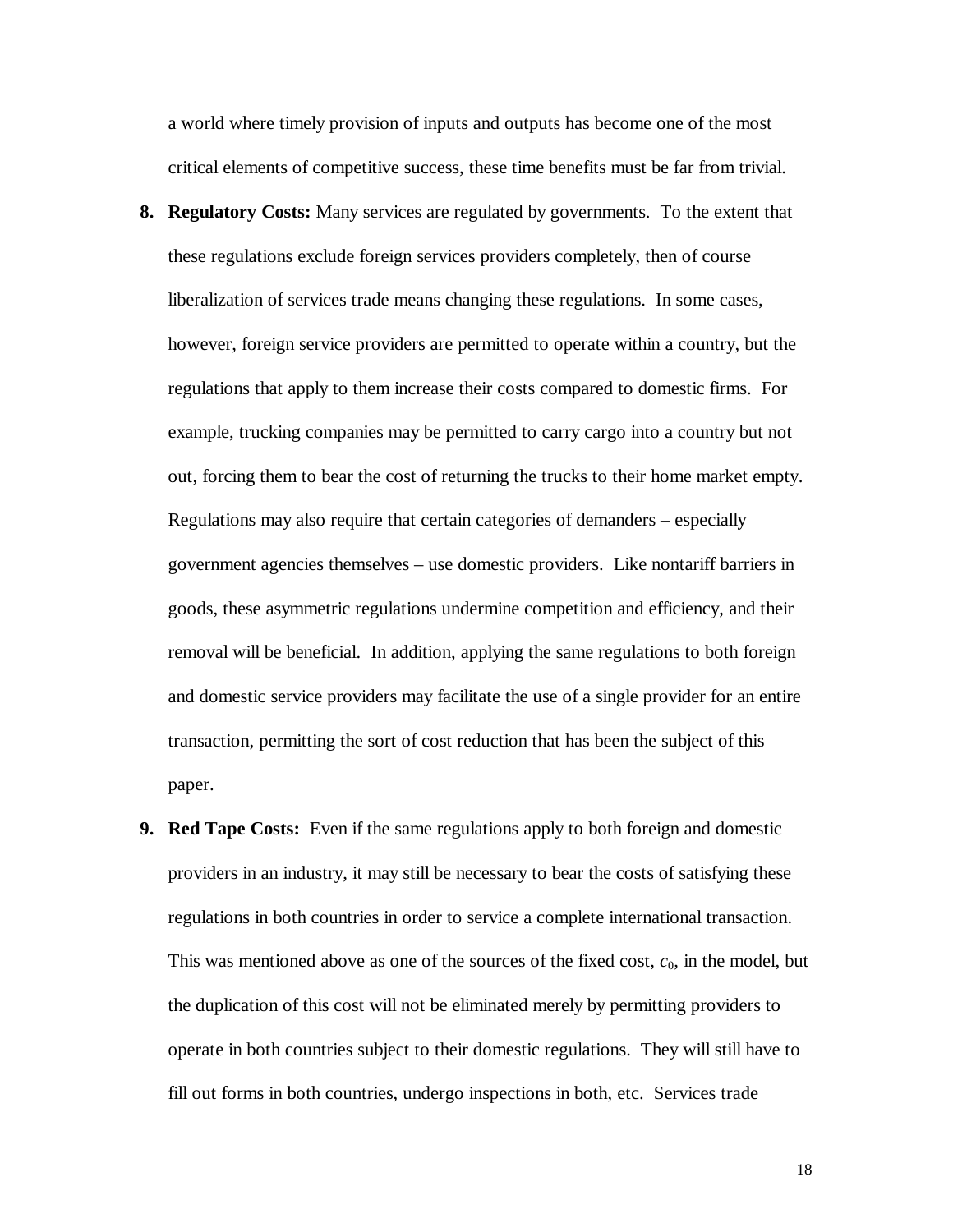liberalization therefore needs to include provisions for either harmonizing the regulations themselves across countries, so that a single set of procedures will satisfy regulators in both, or it should include mutual recognition agreements whereby firms need only be certified in one country in order to operate in both. Of course, this raises difficult issues when countries disagree on what levels of regulation are needed to protect their citizens' health and safety. But only if this problem is resolved can the full benefits of cross-border service trade be enjoyed.

### **V. Specific Trade Services**

The discussion so far has attempted to be general, saying things that may apply to any and all trade services. In this section I say a few words about each of several specific and familiar trade services, primarily to address whether they seem to fit well or poorly into the mold of this model. In addition, in some cases, I will acknowledge special characteristics of these specific trade services that may make them particularly important for enhancing trade in goods. $<sup>6</sup>$ </sup>

#### *Transport Services*

The model was largely motivated, as said above, by the example of trucking services between Mexico and the United States. It therefore seems to fit best the circumstances of transport services more generally. Certainly, transportation services of all sorts are characterized by costs that vary with both quantity shipped and distance. In addition, there routinely exist fixed costs per shipment that are independent of quantity,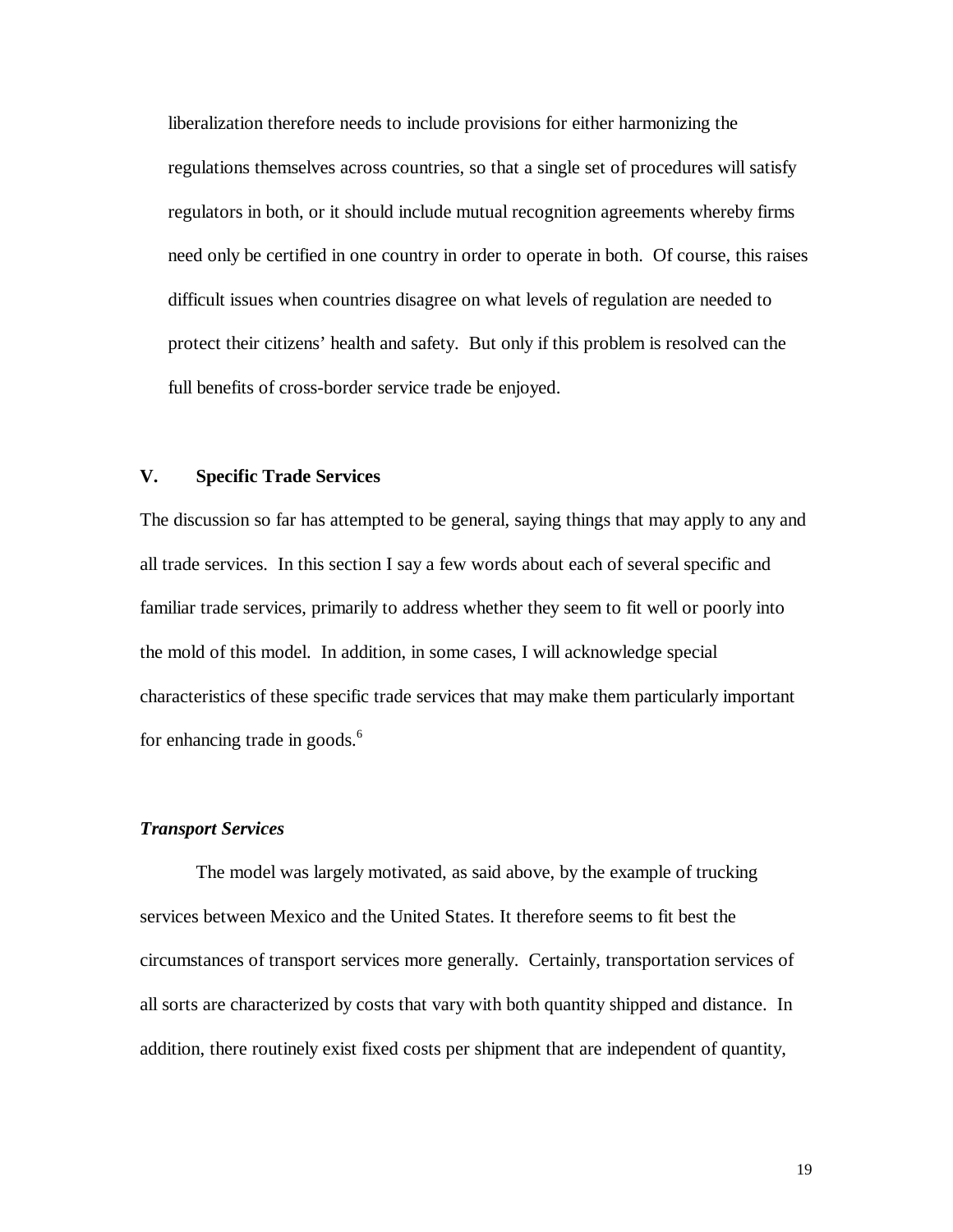distance, or both, such as take-off and landing costs of aircraft, maintenance of railway tracks, and the pay of stevedores in ocean shipping.

Policies regulating the cross-border provision of transport services are apparently as widely varied as the services themselves, but they are notoriously encumbered by restrictions favoring national suppliers. These range from restrictions on domestic flights by international carriers to the notorious Jones Act restrictions on ocean shipping within U.S. territorial waters. Some of these restrictions are meant less to protect domestic suppliers than to protect favored categories of labor, often at the suppliers' expense, and thus seem to operate more directly on the cost parameters of an industry than on who can operate. But either way, one can expect liberalization of trade in transport services to greatly lower the costs of trade.

#### *Insurance*

-

International trade is inevitably more risky than domestic trade, because of the broader range of unpredictable shocks to which it is subject from climate, culture, and government interference, not to mention the financial uncertainty of different national currencies and markets. Insurance to protect against these uncertainties is therefore an essential input to international trade, even more so than to domestic commerce. For many of these uncertainties, it is not strictly necessary for the insurance provider to operate physically in a foreign territory, and therefore much of the required insurance can be provided completely by a domestic carrier within, say, the exporter's country of origin. The principal gain from trade in insurance services may therefore be the availability of

<sup>&</sup>lt;sup>6</sup> See Hoekman and Primo Braga (1997) for a useful discussion of many actual barriers to trade in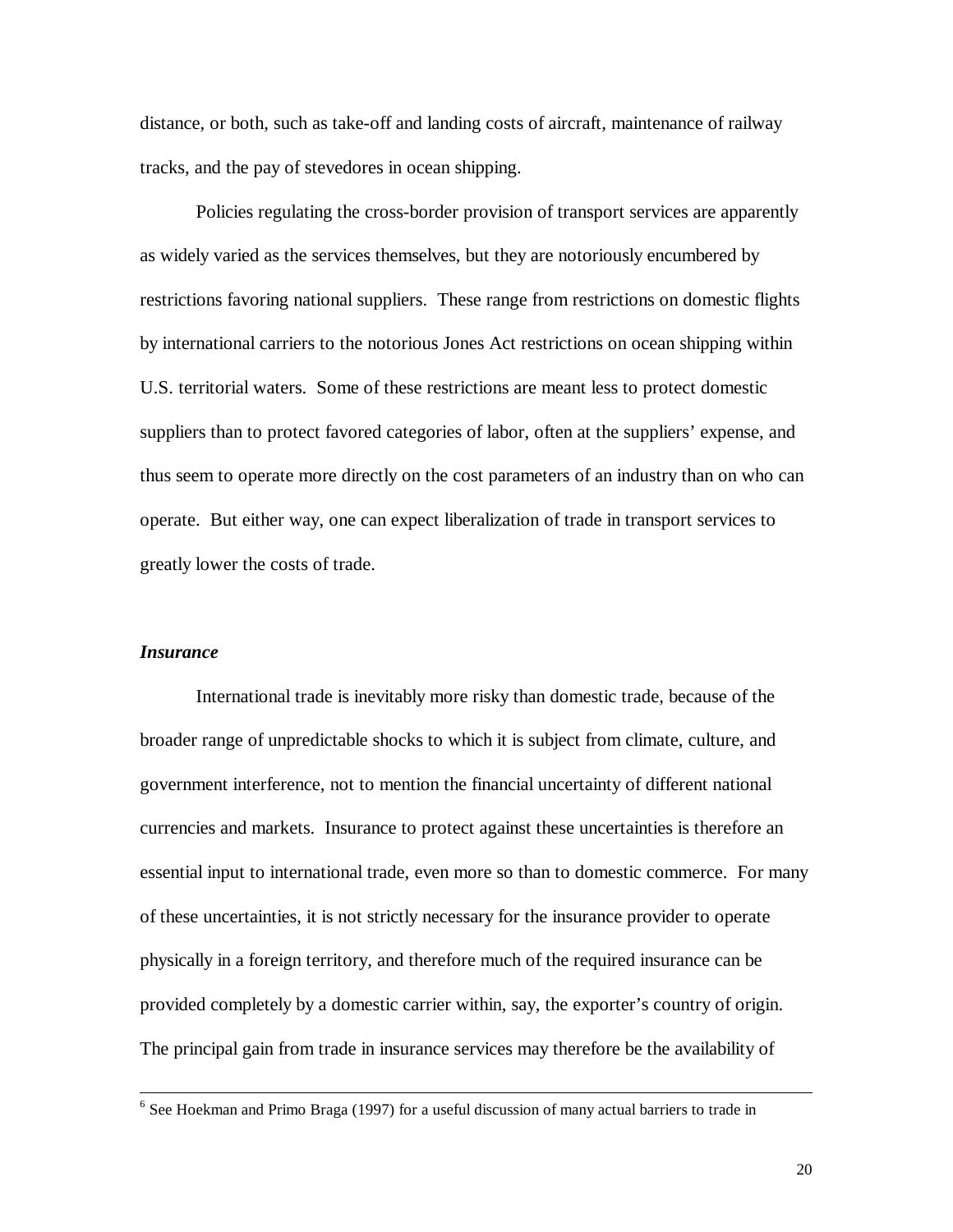lower cost insurance from a foreign carrier – the gain attributed to comparative advantage above.

However, there are surely some risks associated with trade within a foreign country that are not well covered by a domestic carrier. Indeed, some risks may not even be recognized as requiring insurance, leaving a trader exposed to risks that they are not aware of, but that they could have known if they had hired the services of a local provider as well. As a result, the prudent international trading company is likely to require the services of several insurance companies specializing in their several countries of operation. And as in the transport case, the costs of this more complete coverage is likely to be reduced if a single provider, operating routinely in all relevant markets, can provide the coverage.

In other words, while the terminology of the model here was largely taken from the transport industry, it seems likely that it fits the market for insurance as well, although perhaps to a lesser extent.

#### *Communication*

Increasingly in the modern world, international trade requires rapid and effective communication to specify the details of a transaction and tailor them to the needs of all concerned. It would be hard to overestimate the importance of modern communication technologies for the growth of world trade in recent decades. And yet to a surprising extent, communications are still encumbered by different national standards and restrictions on who can use them, forcing international businesses to work around these

services.

 $\overline{a}$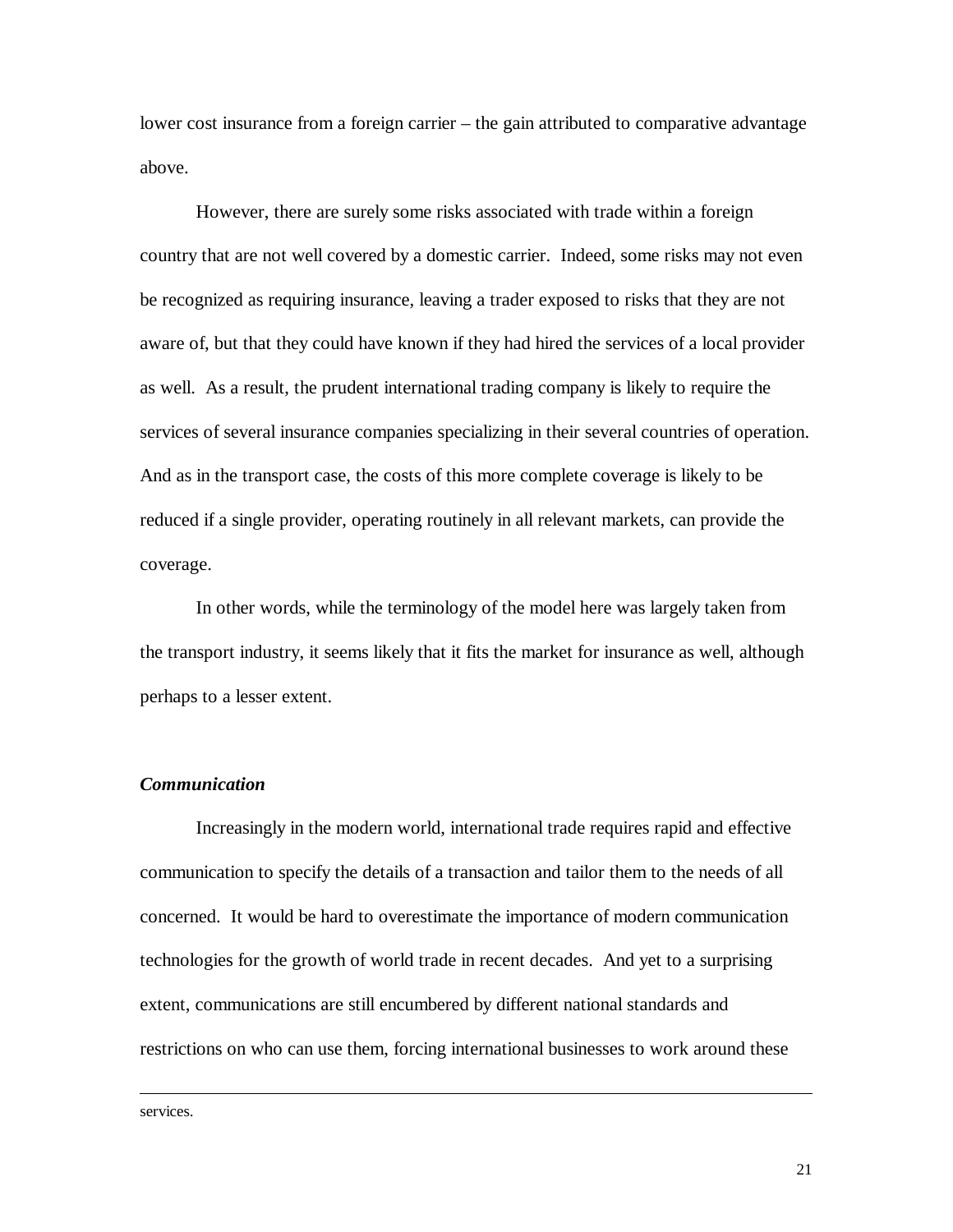restrictions by patching together pieces from different companies and different technologies. The rise of the internet is changing much of that, and perhaps such national restrictions on communications will lose their bite as this occurs. But greater freedom for communication firms to operate world-wide will nonetheless still serve a purpose of facilitating trade.

### *Travel Services*

Much of the travel industry – both passenger transportation and other services such as hotels, restaurants, and local transportation – is geared to tourists and therefore not directly relevant here except as a category of trade itself that relies heavily on trade services. However, these same services are also used by those who travel on business, and these are an essential input to international trade. In spite of advances in long-distance communication, the on-site presence of people in face-to-face contact and engaged in direct oversight of activities continues to be essential for international commerce. Travel services are therefore a nontrivial input to international trade, even in goods.

Like the other categories of trade services considered here, travel services can be provided more efficiently if done by single, or at least allied, providers that span national borders, so as to coordinate reservations and other aspects of their service. Much of this has already been facilitated in recent years by the formation of international networks of airlines and hotel chains, but these are seldom as efficient as a single larger or merged firm operating across borders.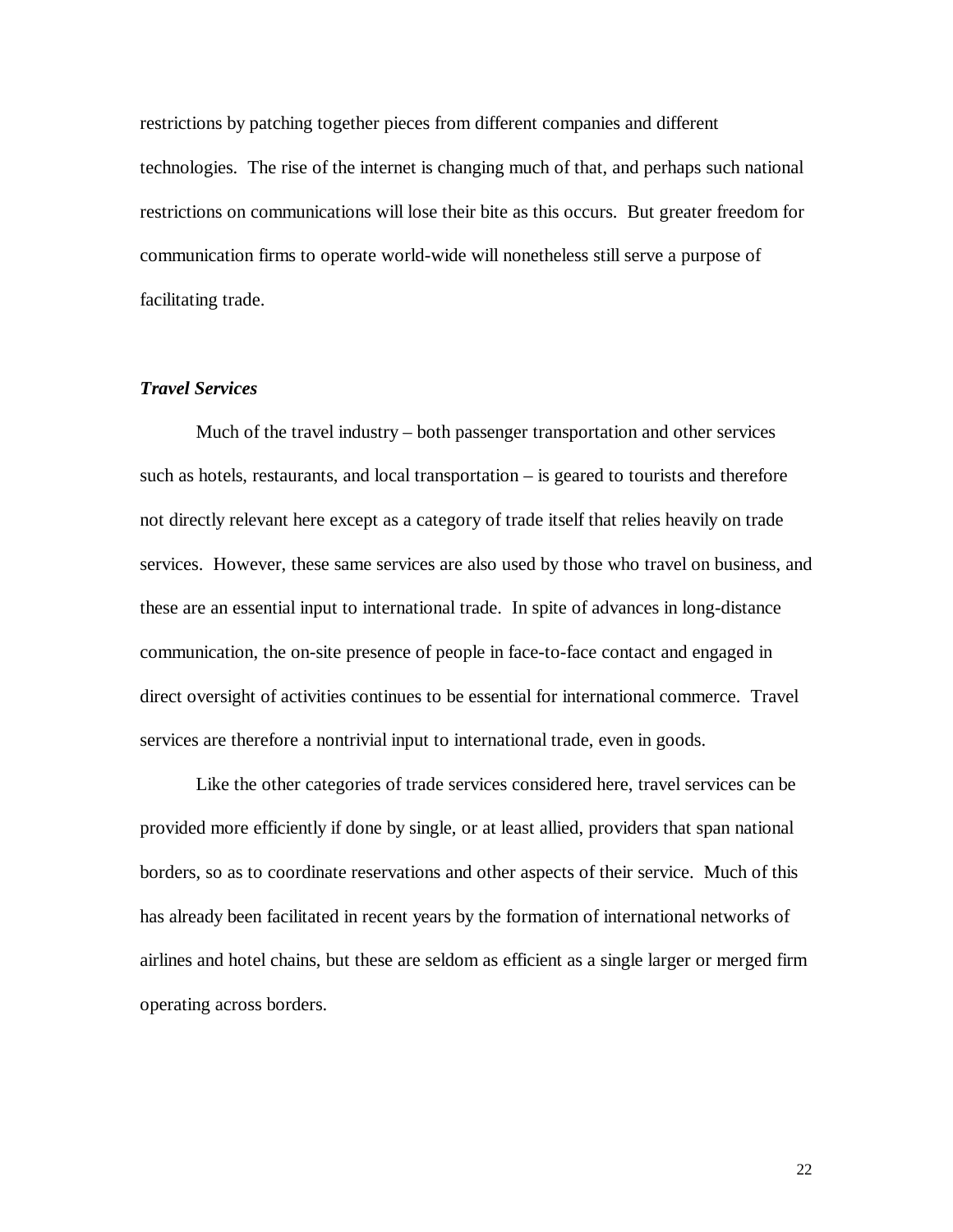#### *Professional Services*

International transactions, no less than domestic ones, require the services of all manner of professionals. Lawyers are needed to vet contracts with both domestic an foreign suppliers and customers. Accountants must keep the books in a manner compatible with different national requirements. Expansion of a company's operations is likely to require the services in different countries of architects, contractors, real estate agents, and the like. In each case, the service must be tailored to the local market, so that it may seem that separate providers are necessarily called for. However, the services must also be integrated and compatible with what is being done by the same firm in other countries, and this requires effective communication among them. This is most easily accomplished if the national-based providers work together regularly, as they would if they were part of a single multinational service company. Looked at in this way, the costs of professional services may not be all that different from others discussed here. And for many such services, such as law, professionals from one jurisdiction are prohibited from practicing in another.

#### *Financial Services*

The final service category I will consider is financial services. This includes a wide variety of services that are necessary for international trade, ranging from export financing to foreign exchange. However, this is the one category where it is not obvious, to me at least, that international provision of the services is really necessary. Most of a trading firm's financial needs can be met, I suppose, within a national firm that knows the client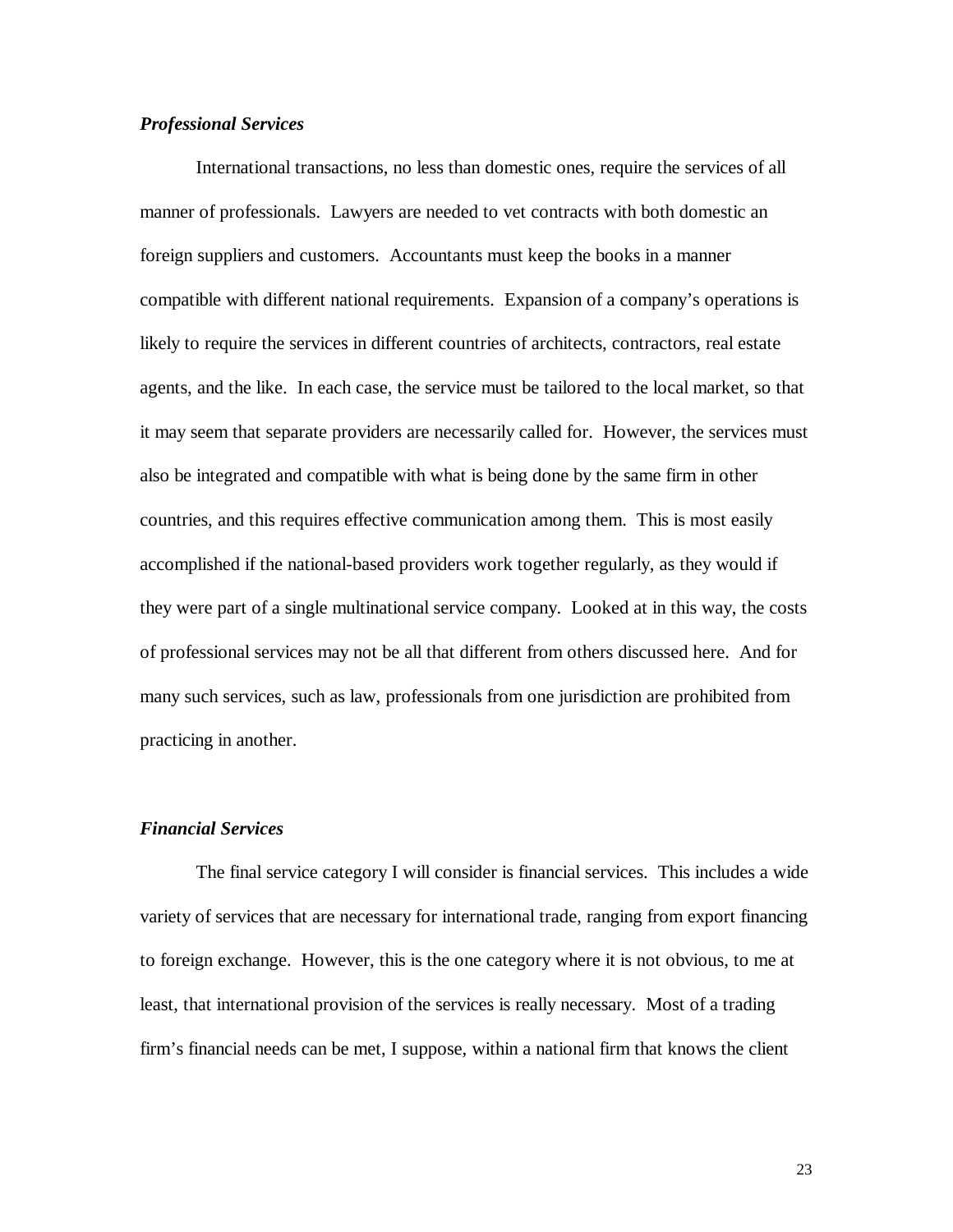well, and except for minor transactions, like providing currency to the firm's overseas travelers, the national firm need not have a presence abroad.

However, this does not in any way diminish the importance of the financial services themselves, or mean that well-functioning world financial markets are not critically necessary for international trade. In Deardorff (2000), I examine the disruption that can be caused for trade by a financial crisis that undermines confidence in a nation's currency and its financial institutions. To the extent that more integrated world financial markets can lessen the likelihood of such disruptions, trade and the gains from trade will be among the beneficiaries.

#### **VI. Fragmentation**

 $\overline{a}$ 

The focus here has been on various ways that liberalization of trade in services may reduce the costs of trade, and thereby lead to gains from trade as discussed in Section II. The potential for such gains has arguably expanded in recent years as production processes have become more and more fragmented into smaller pieces done in different locations. This process of fragmentation has appeared in the literature of international trade in several forms and under several names – such as international specialization, outsourcing, and even globalization.<sup>7</sup> A common theme has been that fragmentation permits countries to specialize ever more finely in the bits of production processes in which they have the

 $<sup>7</sup>$  Although there may be slight differences in what various authors mean by the terms they use, this list of</sup> variations on the theme of fragmentation includes "disintegration" Feenstra (1998), "internationalization" Grossman and Helpman (1999), "intra-product specialization" Arndt (1997), "multistage production" Dixit and Grossman (1982), and "vertical specialization" Hummels et al. (1998). Others have used standard terms such as "subcontracting" and "outsourcing" (Feenstra and Hanson 1996) to address what are certainly important aspects of the phenomenon. I follow Jones and Kierzkowski (1990) using the term "fragmentation."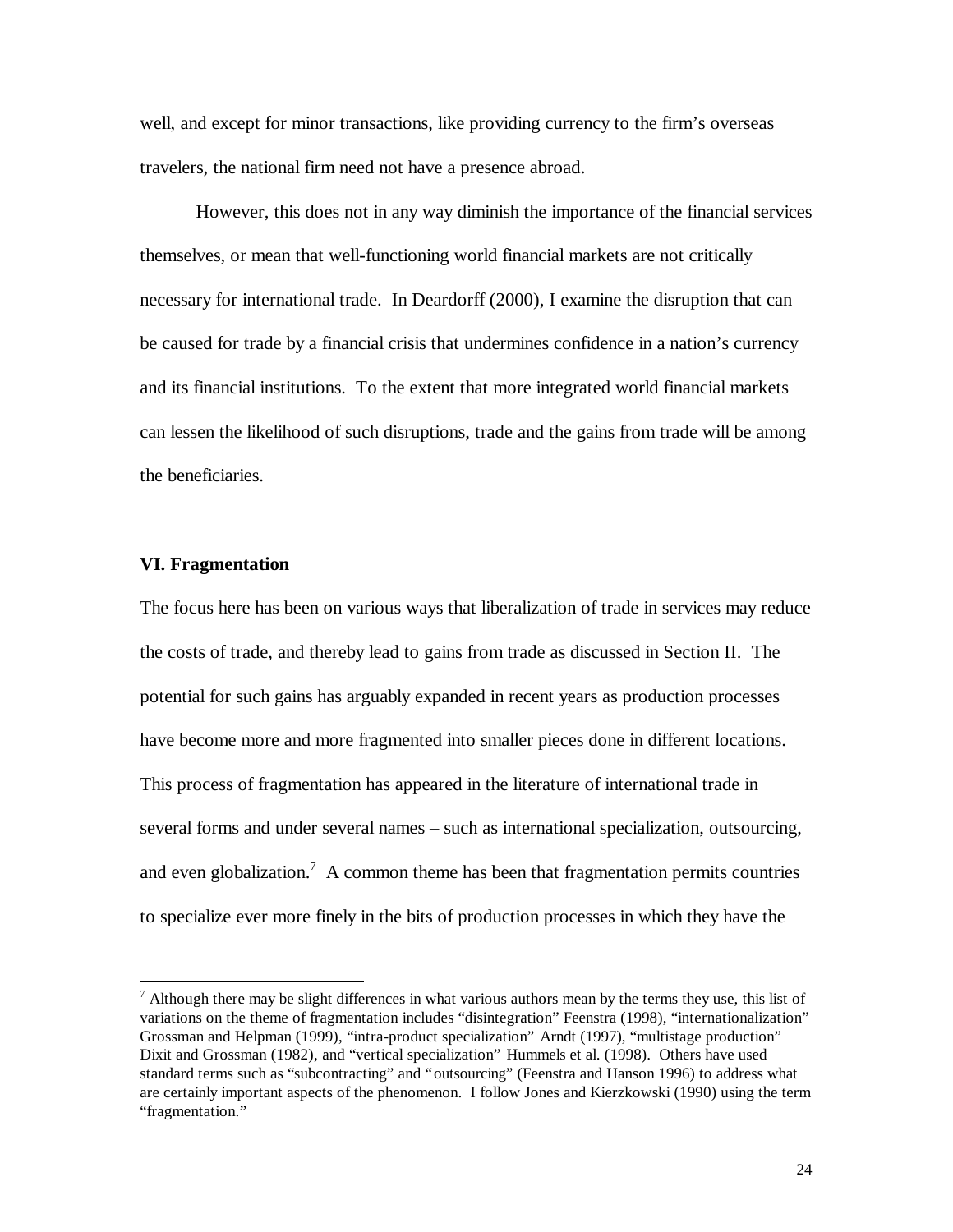greatest comparative advantage, and that by locating these different bits in different countries and coordinating them internationally, the world economy can achieve ever greater gains in productive efficiency.

The process of fragmentation is not at all new, but it has been newly extended in recent decades in part by technological changes that have made the international coordination of fragmented production increasingly feasible. These technologies have primarily appeared in service industries, where more rapid and effective transportation and communication across countries has been a precondition for reducing the costs of final products by producing them in stages in different countries. As a result, the international provision of many services has come to play a larger and larger role in international trade, even beyond what it was when products were more typically produced in one place.

This expanded role of services due to fragmentation also gives rise to additional potential gains from further reductions in the costs of services, such as have been the focus of this paper. In one sense, one can simply think of the effects of reduced trade costs depicted in Figure 2 as being repeated over an ever larger number of traded fragments, and thus multiplying the gains from trade.

Another approach is shown in Figure 3, which is adapted from Deardorff (1999). There, the gains from trade in a simple Ricardian trade model are contrasted with the gains from fragmentation in the same model. The Ricardian straight-line transformation curve for two goods without fragmentation is shown as the line  $Q_1Q_2$ , and the level of consumption in autarky as point  $C^{(Aut)}$ . Conventional trade allows the country to specialize in good 1, producing at  $Q_1$  and trading at world prices given by the slope of line  $Q_1A$  to achieve consumption at point  $C^{Free}$ . If the technology for good 1 becomes fragmented,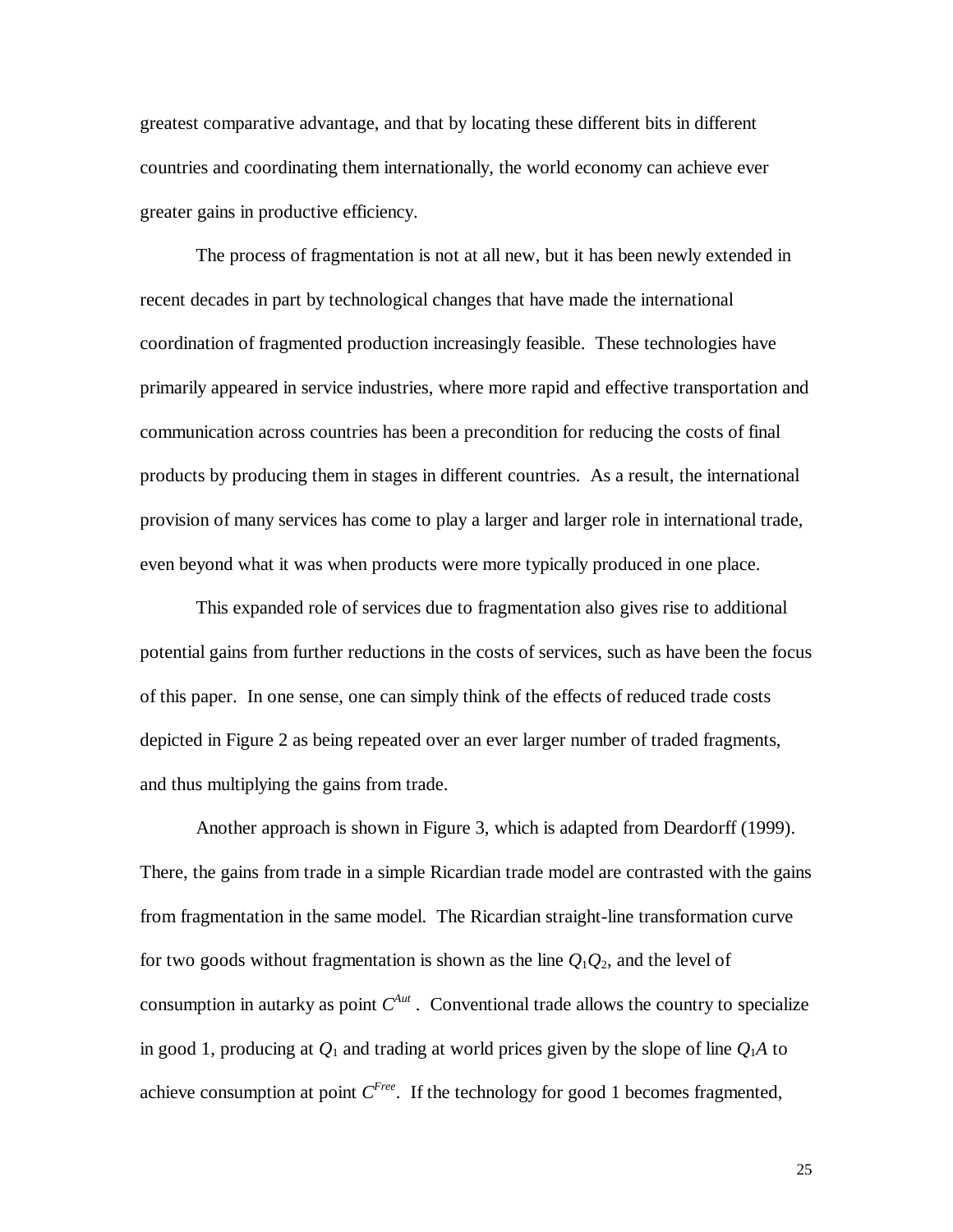however, then the country can specialize in just one fragment – whichever one it produces relatively most cheaply – and trade the fragment on the world market for a larger quantity of good 1 than it could have produced itself without fragmentation, *Q*1'. The country's budget line trading on the world market is therefore shifted out by fragmentation, and it can achieve the higher consumption level  $C<sup>Frag</sup>$ . The message here is that fragmentation expands a country's consumption possibility set, not just by improving its terms of trade of one final good for another, but by expanding the maximum attainable amount of all final goods, almost as though by an improvement in productivity.<sup>8</sup>

But fragmentation also involves much greater inputs of services than would be needed for trade in final goods only, in order to coordinate the fragments. Therefore, these gains are conditional upon the availability of such services at low cost. The recent emergence of fragmentation as an increasingly important phenomenon in the global economy owes its existence to technological improvements that have brought these costs down to historically low levels. The additional benefits from even greater fragmentation will depend on lowering these costs still further through the sorts of liberalization of trade in services that have been examined in this paper.

## **VII. Conclusion**

 $\overline{a}$ 

The message of this paper is that there is tremendous scope for the world to benefit by liberalizing trade in services. This is especially true for trade in what I have called trade services – those that facilitate trade in goods and in other services. By bringing down the

 $8$  It is not literally that production possibilities are necessarily expanded by fragmentation, as explained more fully in Deardorff (1998), where production possibilities are viewed in three dimensions including both an intermediate input and the final product, as well as the other good that both may be traded for.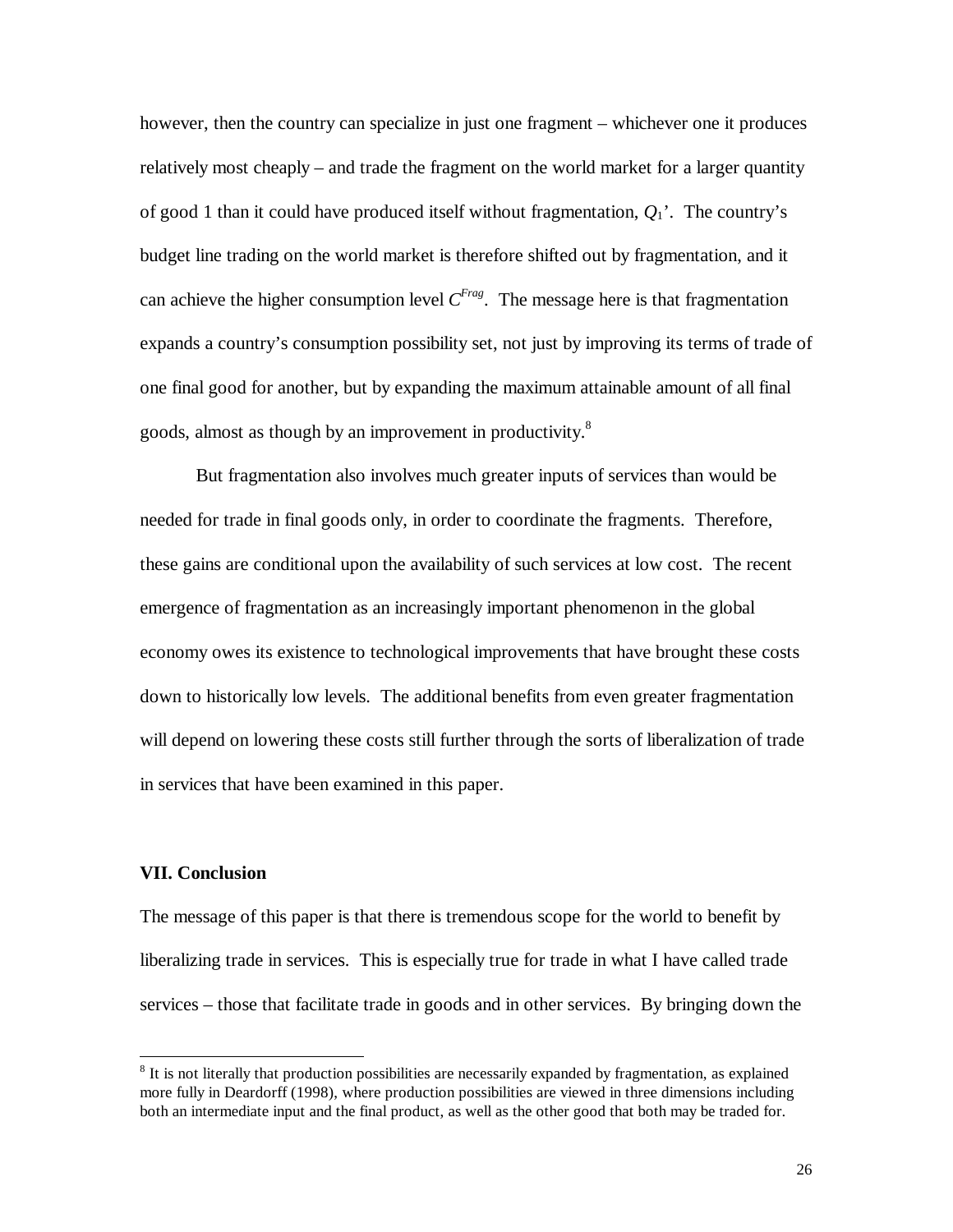costs of trade services, liberalization can generate benefits that are not confined only to the services markets themselves, but that will appear in the markets for every other kind of trade that they facilitate.

The paper has examined a variety of ways that removing barriers to the crossborder provision of trade services can lower their costs. These include the gains that conventionally arise from comparative advantage, but in the framework presented here there are additional gains as well that are plausibly larger. These arise especially when restrictions in services markets require that the services needed to facilitate a single trade must be provided by two different national service providers. When that is the case, removal of such restrictions has the added benefit of eliminating duplicated fixed costs.

Regardless of the size of any cost reduction in trade services, the benefits for trade are arguably enhanced by the phenomenon of fragmentation. The more that production processes become split across locations, with the fragments tied together and coordinated by various trade services, the greater are the gains from reductions in service costs. Since fragmentation seems to characterize an increasing portion of world specialization and trade, the importance of service liberalization is growing apace.

All of this is particularly timely right now, as the world hesitates in its forward movement toward more liberal trade. The creation of the World Trade Organization and the GATS provided a framework for making real progress in reducing barriers to trade in services. Had a new trade round been inaugurated at the Seattle 1999 ministerial meeting, as expected, then the arguments made in this paper could have buttressed the case for intensive negotiations in services, where the payoffs can be so great. As it is, however, the timing and perhaps even the likelihood of a new round is in doubt. A backlash against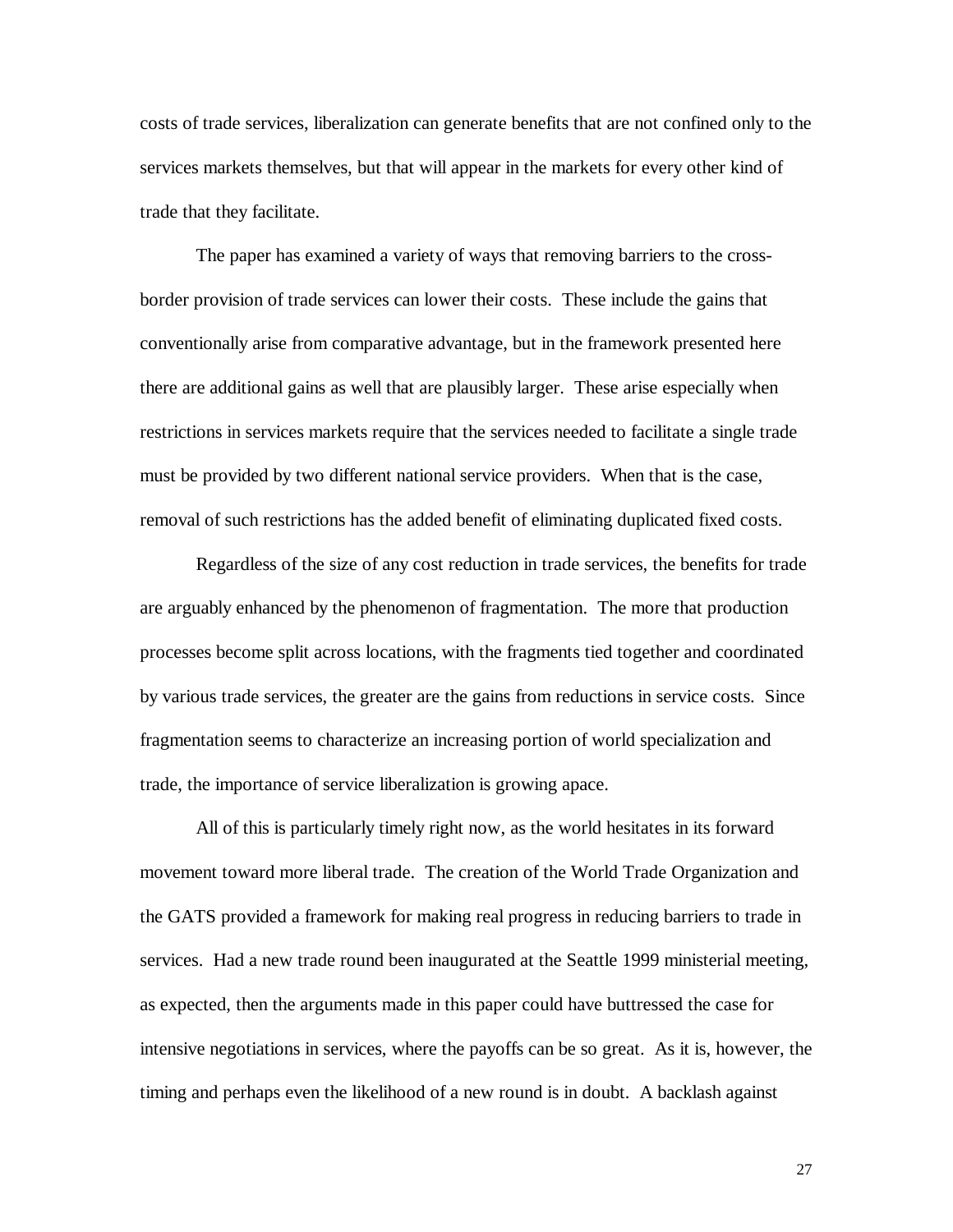many aspects of globalization now questions the benefits and the equity of reducing trade barriers and constraining trade policies. How these issues will be resolved is not yet clear, but it does seem evident that the benefits from services liberalization are immune to many of these objections. I would hope that the members of the WTO will be able to move ahead in services liberalization even as other aspects of the WTO agenda may be stalled.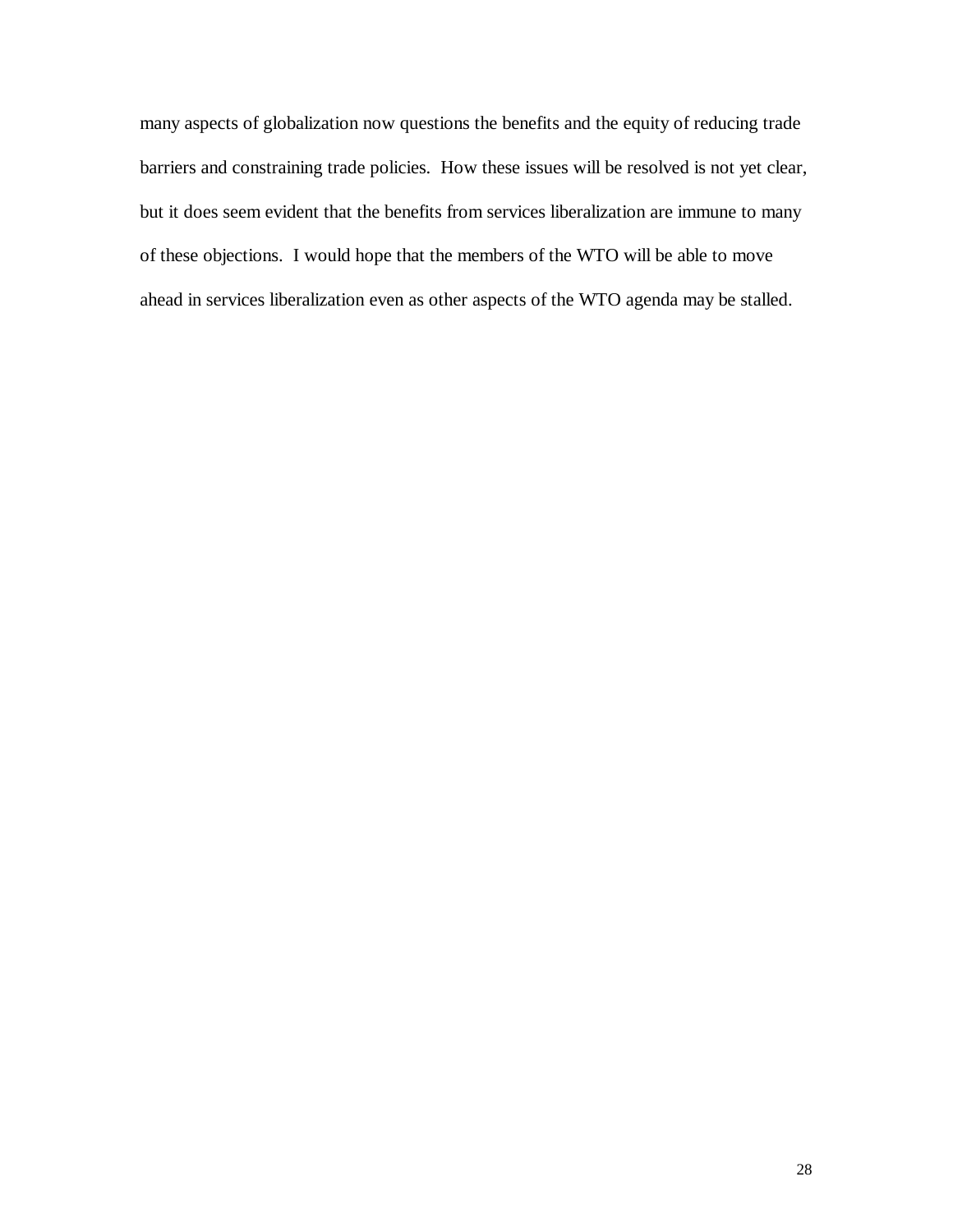#### **References**

- Arndt, Sven W. 1997 "Globalization and the Open Economy," *North American Journal of Economics and Finance* 8, pp. 71-79.
- Deardorff, Alan V. 1985 "Comparative Advantage and International Trade and Investment in Services," in Robert M. Stern, (ed.), *Trade and Investment in Services: Canada/US Perspectives*, Toronto: Ontario Economic Council, pp. 39-71.
- Deardorff, Alan V. 1997 "An Economist's Overview of the World Trade Organization," in Korea Economic Institute, *The Emerging WTO System and Perspectives from Asia*, Joint U.S.- Korea Economic Studies Vol. 7.
- Deardorff, Alan V. 1998 "Fragmentation in Simple Trade Models," Discussion Paper No. 422, Research Seminar in International Economics, University of Michigan, January 7.
- Deardorff, Alan V. 2000 "Financial Crisis, Trade, and Fragmentation," Discussion Paper No. 458, Research Seminar in International Economics, University of Michigan, April 18.
- Deardorff, Alan V. and Robert M. Stern 2000 "What the Public Should Know about Globalization and the World Trade Organization," Working Paper No. 460, Research Seminar on International Economics, University of Michigan, July 20.
- Dixit, Avinash K and Gene M. Grossman 1982 "Trade and Protection with Multistage Production," *Review of Economic Studies* 59, pp. 583-594.
- Feenstra, Robert C. 1998 "Integration of Trade and Disintegration of Production in the Global Economy," *Journal of Economic Perspectives* 12, (Fall), pp. 31-50
- Feenstra, Robert C. and Gordon H. Hanson 1996 "Globalization, Outsourcing, and Wage Inequality," *American Economic Review* 86, May, pp. 240-45.
- Grossman, Gene M. and Elhanan Helpman 1999 "The Internationalization of Economic Acitivity," National Science Foundation grant, July.
- Hoekman, Bernard and Carlos A. Primo Braga 1997 "Protection and Trade in Services," Policy Research Working Paper #1747, World Bank, April.
- Hummels, David, Dana Rapoport, and Kei-Mu Yi 1998 "Vertical Specialization and the Changing Nature of World Trade," *FRBNY Economic Policy Review*, June, pp. 79-99.
- Jones, Ronald W. and Henryk Kierzkowski 1990 "The Role of Services in Production and International Trade: A Theoretical Framework," in Ronald W. Jones and Anne O. Krueger, eds., *The Political Economy of International Trade: Essays in Honor of Robert E. Baldwin*, Cambridge, MA: Blackwell, pp. 31-48.
- Sanyal, Kalyan K. and Ronald W. Jones 1982 "The Theory of Trade in Middle Products," *American Economic Review* 72, pp. 16-31.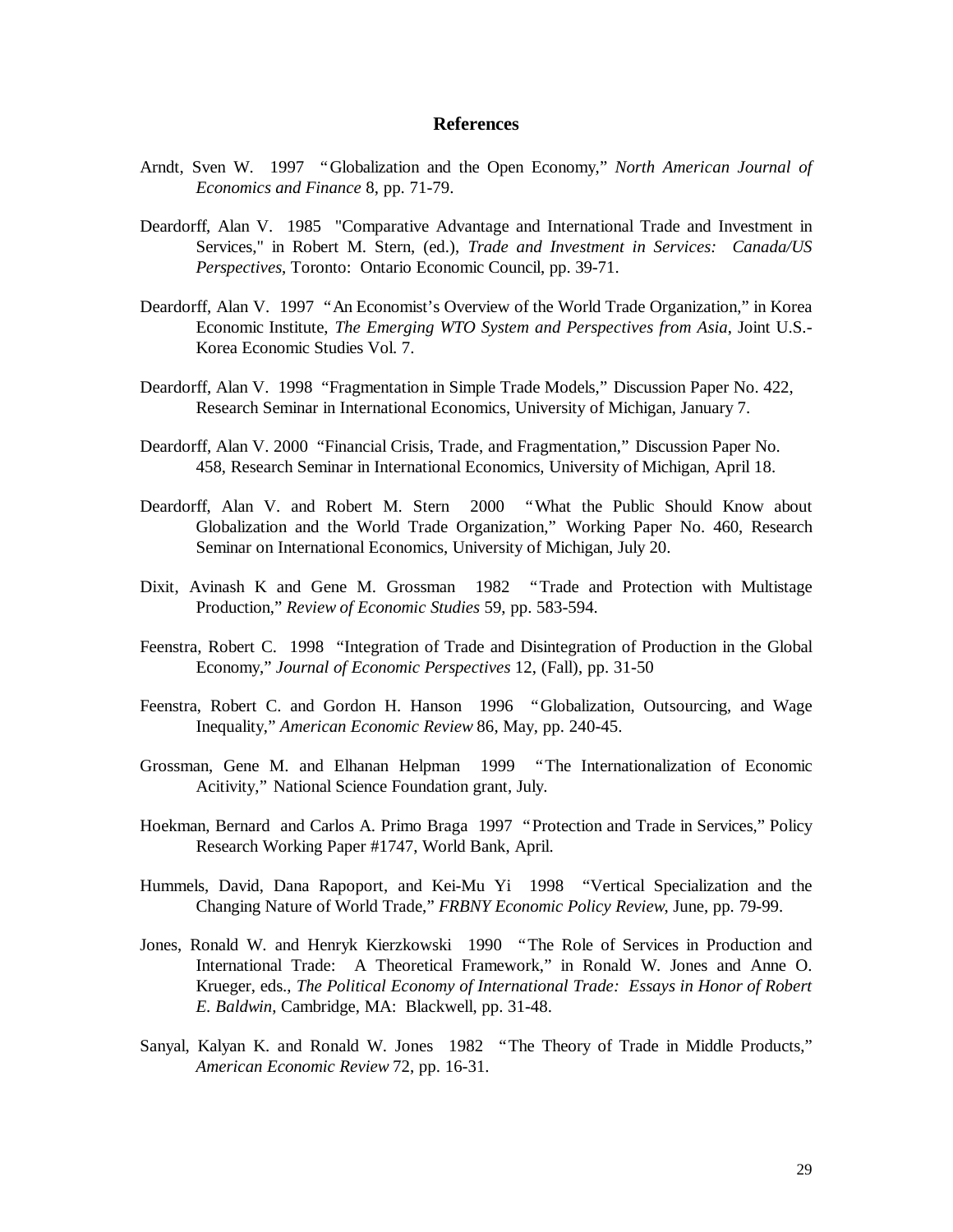

A. Reduction of a non-prohibitive tariff



B. Reduction of a prohibitive tariff

# Figure 1 Tariff Reduction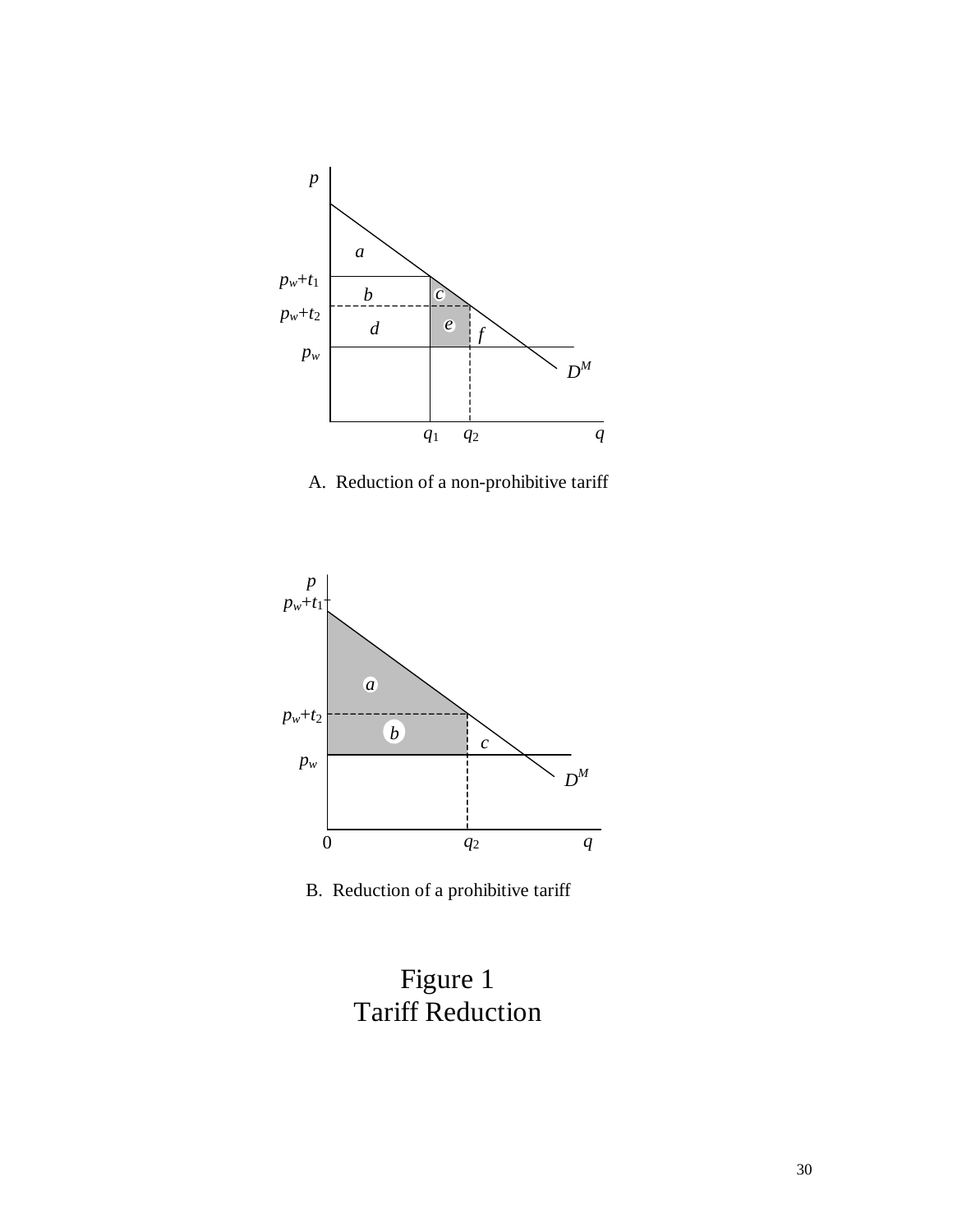





B. Reduction of a prohibitive transport cost